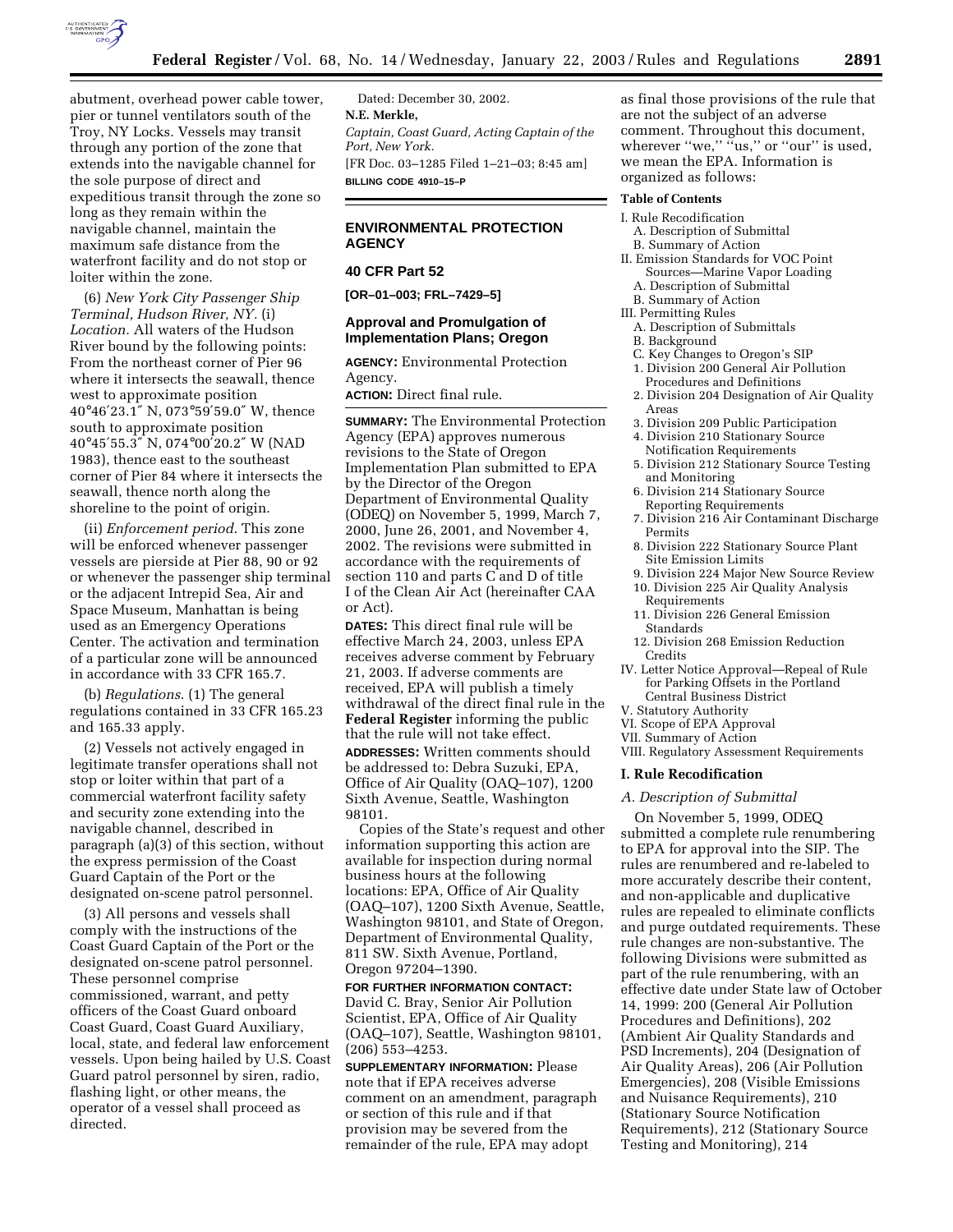(Stationary Source Reporting Requirements), 216 (Air Contaminant Discharge Permits), 218 (Oregon Title V Operating Permits), 222 (Stationary Source Plant Site Emission Limits), 224 (Major New Source Review), 225 (Air Quality Analysis Requirements), 226 (General Emission Standards), 228 (Requirements for Fuel Burning Equipment and Fuel Sulfur Content), 232 (Emission Standards for VOC Point Sources), 234 (Emission Standards for Wood Products Industries), 236 (Emission Standards for Specific Industries), 240 (Rules for Areas with Unique Air Quality Needs), 242 (Rules Applicable to the Portland Area), 250 (General Conformity), 252 (Transportation Conformity), 256 (Motor Vehicles), 258 (Motor Vehicle Fuel Specifications), 262 (Residential Woodheating), 264 (Rules for Open Burning), 266 (Field Burning Rules (Willamette Valley)), and 268 (Emission Reduction Credits). Cross-reference tables for the old and new division numbers are available in the docket for this action.

## *B. Summary of Action*

We are approving the recodified version of Oregon's rules to replace the old divisions in the current SIP. ODEQ submitted revised versions of Divisions 200, 202, 204, 210, 212, 214, 216, 222, 224, 226, 240, and 268 on June 26, 2001. The approval of these sections is discussed in section III below. In addition, in the process of reviewing the recodification submittal against the current SIP, some past errors were discovered. We are correcting these errors in this action, and they are described below, along with the exceptions to our approval of the recodification submittal.

Division 208, Visible Emissions and Nuisance Requirements; Division 256, Motor Vehicles; and Division 264, Rules for Open Burning (New Division Numbers)

We are not acting on Division 208 (Visible Emissions and Nuisance Requirements), Division 256 (Motor Vehicles), and Division 264 (Rules for Open Burning) in this action. These divisions have been subsequently revised by ODEQ and were submitted to EPA for approval on March 13, 2001 (Division 208), September 21, 2000 (Division 256), December 1, 2000 (Division 256), and June 26, 2000 (Division 264). We will be acting on Divisions 208, 256, and 264 in a separate rulemaking.

Division 218, Oregon Title V Operating Permits

We are taking no action on Division 218, Oregon title V Operating Permits, because Federal Operating Permit (title V) programs and rules are reviewed and approved by EPA through the title V approval process, which is independent of the SIP approval process.

Division 21, General Emission Standards for Particulate Matter (Old Division Number)

On May 13, 1998 (63 FR 26460), EPA approved the removal of section 21–025, Refuse Burning Equipment Limitations, which had been repealed by ODEQ in 1996. In 1999, this section was mistakenly re-approved back into the SIP. We are removing section 21–025 from the SIP in this action. Sections 21– 015, 21–050, 21–055, and 21–060, Visible Air Contaminant Limitations and Fugitive Emissions, will not be removed from the SIP. These sections were renumbered to Division 208, which, as discussed above, will be acted on in a separate rulemaking. Sections 21–200 through 21–245, Industrial Contingency Requirements for PM–10 Nonattainment Areas, will also remain in the SIP at this time. These sections were repealed by ODEQ in 1998 and ODEQ submitted a PM–10 revocation package requesting the removal of these sections from the SIP. These sections will be acted on in a separate rulemaking.

Division 22, General Gaseous Emissions (Old Division Number)

In 1997, EPA approved section 22– 108, Applicability of Alternative Control Systems, into the SIP. This approval was done in error as ODEQ repealed this rule in 1983. Therefore, we are removing section 22–108 from the SIP in this action.

Division 31, Ambient Air Quality Standards (Old Division Number)

We are removing section 31–035, Hydrocarbons, from the SIP. ODEQ repealed this outdated section in 1998. In 1978, EPA revoked the hydrocarbons standard from 40 CFR 50 and changed the precursor for ozone from hydrocarbons to volatile organic compounds (VOC). Therefore, a hydrocarbons standard is no longer necessary.

Division 232, Emission Standards for VOC Point Sources

40 CFR 52.1985 describes the conditions of our past approvals of ODEQ's VOC regulations. We are removing 40 CFR 52.1985 because the version of Division 232 that we are

approving in this action satisfies these conditions.

Division 234, Emission Standards for Wood Products Industries (New Division Number)

We are not acting on references to total reduced sulfur (TRS) in this division because control of TRS is not appropriate for inclusion in the SIP because it is not a criteria pollutant.

Division 236, Emission Standards for Specific Industries (New Division Number)

We are approving this division, with the exception of references to Fluorides because control of Fluorides is not appropriate for inclusion in the SIP because it is not a criteria pollutant.

Division 250, General Conformity (New Division Number)

On September 27, 1995, ODEQ submitted a complete package of General Conformity rules (Division 20) to EPA for approval into the SIP. On October 8, 1998, ODEQ submitted further revisions to their General Conformity rules. This 1998 submittal only contained the sections that were revised. The 1998 submittal was approved in a **Federal Register** document on March 22, 2000 (65 FR 15244). The sections that were not revised in 1998 (20–1500, 20–1540, 20– 1550, and 20–1560), however, were never approved as part of the SIP. The entire package of General Conformity rules was submitted in the recodification package in 1999, where Division 20 was renumbered to Division 250. The previously unapproved sections comply with the Federal rules under 40 CFR part 51, subpart W, so therefore we are now approving all sections of ODEQ's General Conformity rules, under the new Division 250. However, we are taking no action on section 250–0110, Savings Provision, which describes how the Federal and State rules work together, because it is not needed in the SIP.

Division 252, Transportation Conformity (New Division Number)

On March 22, 2000 (65 FR 15244), EPA approved ODEQ's Transportation Conformity rules into the SIP. We are approving the new rule numbers for the Transportation Conformity rules with the same exceptions as the original approval in 2000. In the March 22, 2000, **Federal Register** document there was a typographical error regarding an exception in the Incorporation by Reference (IBR). The exception should refer to section 750(5)(b) rather than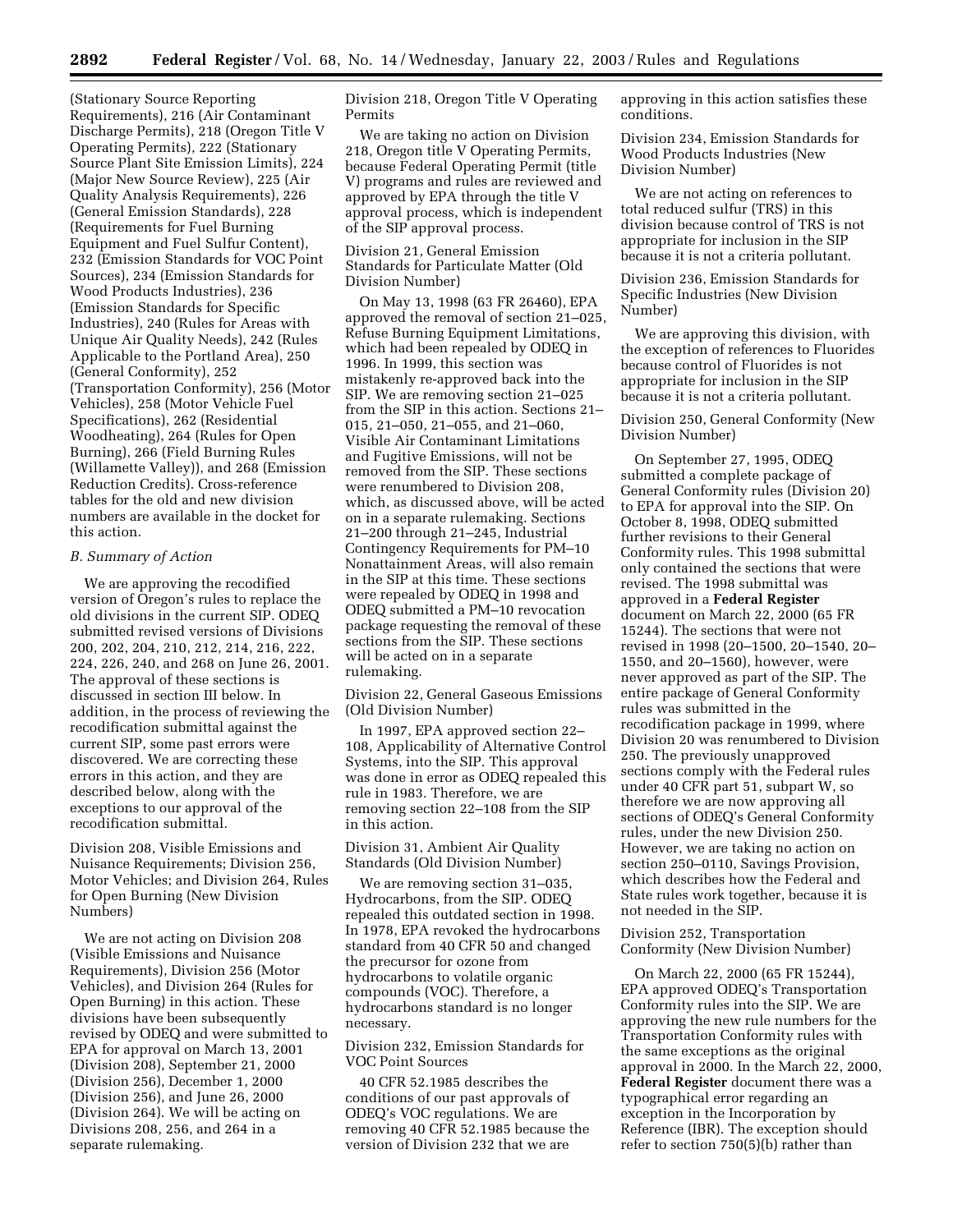750(4)(b). We are correcting this error in this action.

### **II. Emission Standards for VOC Point Sources—Marine Vapor Loading**

*A. Description of Submittal* 

EPA redesignated the Portland area as attainment for ozone and approved a maintenance plan for the area on May 19, 1997 (62 FR 27204). The plan relied on reductions from a cross-Cascades pipeline that would have provided a cost effective alternative to barging gasoline to fuel terminals east of the mountains. In July 1999, planning for the pipeline was halted following an explosion from a pipeline rupture in Bellingham. The maintenance plan states that if the pipeline is not constructed, ODEQ will propose alternate control measures. In fulfilment of that commitment, ODEQ submitted a revision to the SIP on March 13, 2000, which included a Marine Vapor Loading rule, OAR 340–232–0110, and changes to definitions in OAR 340–232–0030. These revisions were adopted by Oregon's Environmental Quality Commission (EQC) on February 11, 2000, and became effective as a matter of State law on June 1, 2001.

OAR 340–232–0110 requires all bulk gas terminals in the Portland ozone air quality maintenance area to use pollution control equipment when loading gasoline onto river barges. If the previous load in the barge was gasoline, then vapor control is required when loading any subsequent petroleum product. Ship-to-ship transfers, known as ''lightering,'' are now required to be conducted with vapor control if either vessel is berthed at a terminal dock. Mid-river lightering transfers do not require vapor control but are prohibited on ''Clean Air Action Days''. The ''Clean Air Action Days'' program is outlined and described within ODEQ's Air Quality Public Education and Incentive Program that was reviewed previously by EPA as part of Oregon's SIP. The revisions to OAR 340–232–0030 include adding definitions for gas freed, lightering, loading event, marine tank vessel, marine terminal, marine vessel, and vapor tight.

### *B. Summary of Action*

ODEQ submitted information showing that the emission reductions that will be achieved by its newly adopted marine vapor loading provisions are equivalent to those that would have resulted from the cross-Cascades pipeline. Section 183(f) of the 1990 Clean Air Act Amendments authorizes States to adopt standards that regulate emissions from marine vessels. Accordingly, we are

approving this submittal (OAR 340– 232–0030 and OAR 340–232–0110).

### **III. Permitting Rules**

# *A. Description of Submittals*

On June 26, 2001, the Director of the ODEQ submitted 17 Divisions of the Oregon Administrative Rules as revisions to the Oregon SIP. The submittal includes amendments to the following Divisions, effective July 1, 2001: 12 (Enforcement Procedure and Civil Penalties), 200 (General Air Pollution Procedures and Definitions), 202 (Ambient Air Quality Standards and PSD Increments), 204 (Designation of Air Quality Areas), 210 (Stationary Source Notification Requirements), 212 (Stationary Source Testing and Monitoring), 214 (Stationary Source Reporting Requirements), 216 (Air Contaminant Discharge Permits), 222 (Stationary Source Plant Site Emission Limits), 224 (Major New Source Review), 226 (General Emission Standards), 240 (Rules for Areas with Unique Air Quality Needs), and 268 (Emission Reduction Credits); new Divisions 209 (Public Participation) and 225 (Air Quality Analysis Requirements); and the revocation of Division 14 (Procedures for Issuance, Denial, Modification, and Revocation of Permits). A comprehensive summary of the rule changes, including rule-by-rule descriptions, is included in the SIP submittal (Attachment 3.3).

On November 4, 2002, the Director of the ODEQ submitted the PM–10 maintenance plans for the Grants Pass and Klamath Falls nonattainment areas. This submittal included revisions to Divisions 204–0030 (Designation of Nonattainment Areas), 204–0040 (Designation of Maintenance Areas), 222–041 (Source Specific Annual PSEL), 224–0060 (Requirements for Sources in Maintenance Areas), 224– 0070 (Prevention of Significant Deterioration Requirements for Sources in Attainment or Unclassified Areas), 225–0020 (Definitions), 225–0050 (Requirements for Analysis in PSD Class II and Class III Areas), 225–0060 (Requirements for Demonstrating Compliance with Standards and Increments in PSD Class I Areas), and 225–0090 (Requirements for Demonstrating a Net Air Quality Benefit) and a new section 225–0045 (Requirements for Analysis in Maintenance Areas), effective October 8, 2002. These Divisions were revised as part of the maintenance plan efforts, and sections 225–0020(10) and 225–0090 (1)(c) were further revised as part of a temporary rulemaking to change the applicability date for the new ozone

precursor significant impact distance from January 1, 2003, to January 1, 2004. This temporary rulemaking is effective from October 8, 2002, through April 6, 2003. EPA will be acting on the maintenance plans and redesignation requests (including sections 204–0030 and 204–0040) in a separate rulemaking.

### *B. Background*

The current ODEQ new source review (NSR) program and Federallyenforceable state operating permit (FESOP) program were developed in 1981 and approved by EPA on August 13, 1982 (47 FR 35191). Although there have been a number of minor revisions to Oregon's permitting rules over the years, there had been no comprehensive review or revision of the rules. Over the years, ODEQ, EPA, industry, and others identified a number of concerns with the rules that were usually addressed through ODEQ internal implementation guidance rather than through rulemaking. However in 1998, ODEQ decided to undertake a comprehensive review of its existing permitting rules.

A workgroup of representatives from ODEQ and the Lane Regional Air Pollution Authority, with input from EPA, identified permitting rule problems and recommended solutions, building on recommendations of the Oregon Industrial Source Advisory Committee in 1994–1995 and an air quality process improvement team in 1998. An extensive list of rule changes was suggested by the workgroup and then reviewed and critiqued by ODEQ permit writers, inspectors, and management to develop final recommendations.ODEQ's final recommendations were discussed in detail with industrial source and environmental representatives during a variety of workgroup and roundtable meetings. In addition, the recommendations were presented and discussed with permitted sources, source representatives, and the public at several locations in Oregon prior to publication of the proposed rules for public comment.

The rulemaking package finally adopted by ODEQ and submitted to EPA as a SIP revision includes numerous changes to several different permitting programs—minor NSR, PSD, part D (nonattainment area) NSR, visibility permitting, state operating permits, emissions trading, and other permitrelated rules. The changes were intended to clarify and update Oregon's existing permitting rules and to provide additional tools to streamline the permitting and planning process, while obtaining the same air quality benefits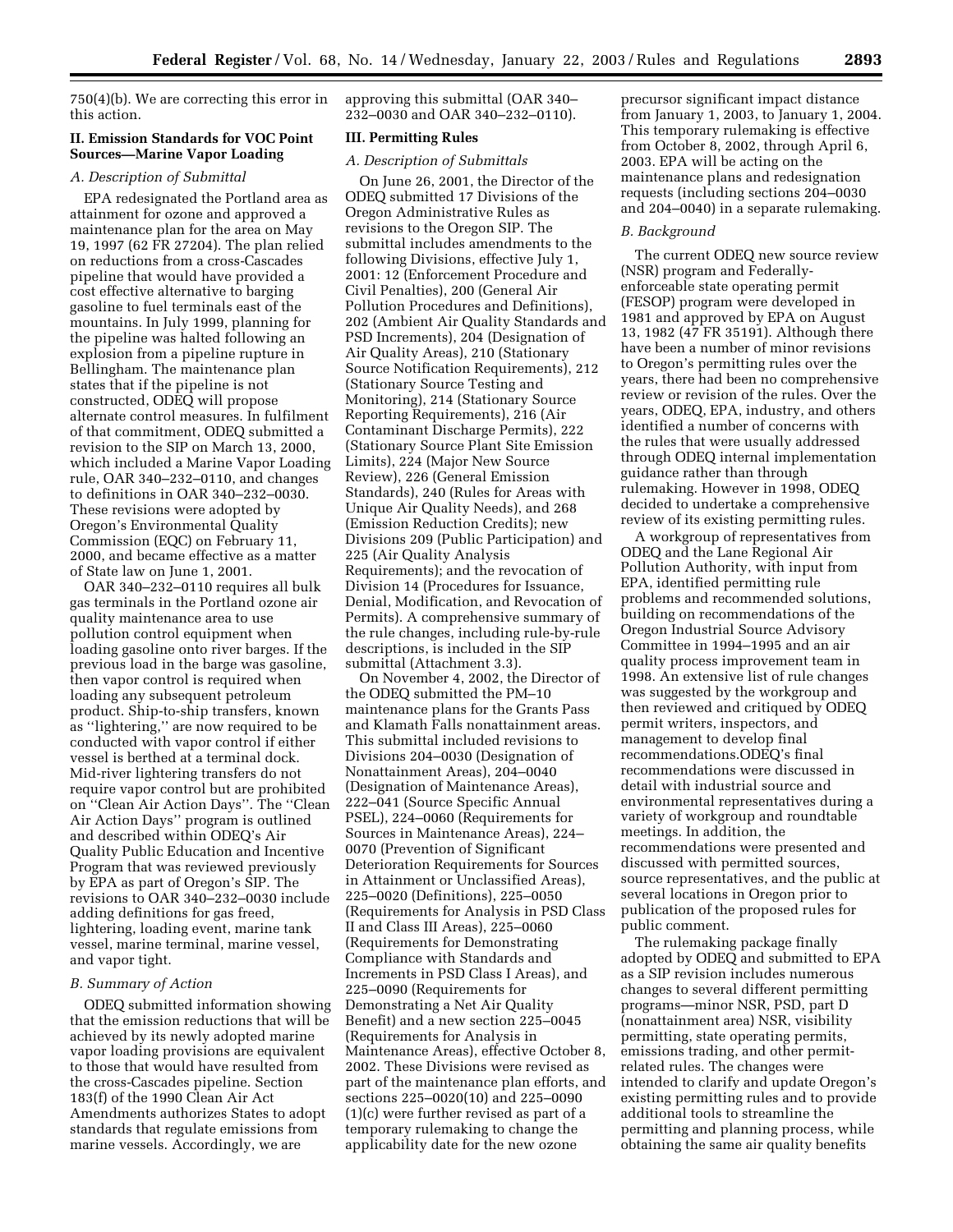as the existing rules. The changes include:

(1) Simpler permitting procedures;

(2) Greater use of general permits;

(3) Less need for permit revisions;

(4) Simpler emission trading options; (5) Improved construction approval

procedures;

Oregon SIP.

(6) Better targeted public involvement;

(7) Simpler fees and billing; and (8) Clearer applications and other requirements.

EPA has reviewed the amendments to the ODEQ rules and has determined that they meet EPA's requirements under sections 110, part C and part D of title 1 of the Clean Air Act. EPA is therefore approving them as revisions to the

# *C. Key Changes to Oregon's SIP*

The docket includes a technical support document which describes in more detail the substantive changes to the Oregon rules that have been submitted by Oregon as revisions to the SIP, EPA's evaluation of the changes, and the basis for EPA's action. A summary of the key changes to Oregon's rules and EPA's proposed action follows:

1. Division 200 General Air Pollution Procedures and Definitions

This Division contains ODEQ's general air quality definitions (section 0020), a list of abbreviations and acronyms (section 0025), general exceptions (section 0030), provisions for adopting and submitting the Oregon SIP (section 0040), provisions for compliance schedules (section 0050), and rules for conflicts of interest and makeup of boards (sections 0100 to 0120).

EPA is taking no action on section 0040 State of Oregon Clean Air Act Implementation Plan because this section describes the State's procedures for adopting its SIP and incorporates by reference all of the revisions adopted by the EQC for approval into the Oregon SIP (as a matter of state law). This is not what is actually approved by EPA as the Federally-enforceable SIP for Oregon, so we are therefore taking no action on it. Previously, section 0040 had been approved by EPA into the SIP in error, and we are correcting that error in this action. EPA is taking no action on section 0050 Compliance Schedules because any compliance schedule established by Oregon under this provision must be submitted to, and approved by, EPA before it will be Federally enforceable or change the requirements of the EPA-approved SIP (*see* 40 CFR 51.260 and 40 CFR

51.102(a)(2) and (c)). We reviewed sections 200–0100, 200–0110, and 200- 0120 which cover conflicts of interest and found them to meet the requirements of section 128 of the CAA. These provisions will not be incorporated by reference, however.

A few new or revised definitions merit discussion:

*Adjacent*—This definition was added to clarify that facilities that are located near each other and which are interdependent will be considered to be adjacent for purposes of the definition of the term ''source.''

*Federal major source*—This new definition defines the size of major stationary sources (as that term is defined in the ODEQ rules) that will be subject to certain provisions of the ODEQ permit rules. The size thresholds used to define this term are the same as those in EPA's PSD rules (40 CFR 51.166(a)(1), specifically, the 100 ton per year and 250 ton per year thresholds.

*Generic PSEL*—This new definition establishes the annual (12-month rolling average) emission limits that will be included in general ACDP's and other permits for pollutants that are emitted in less than significant emission rates. Generic PSEL's will limit the potential to emit of any pollutant to less than the Oregon major source thresholds.

*Major modification*—This definition was revised to better implement the ODEQ accumulation approach to determining when a major modification will occur. It also clarifies when increases in emissions that do not result from physical or operational changes are not considered to be modifications and are regulated under the PSEL rule.

*Modification*—This new definition was added to define the term modification for the minor source construction permitting program. The definition is essentially the same as EPA's definition of the term ''modification'' in 40 CFR part 60 (*i.e.*, the NSPS definition).

*Netting basis*—This new definition was added to better implement the ODEQ definition of ''major modification.'' It defines both the baseline emissions from which increases are measured to determine if changes are subject to review, as well as the process for re-establishing the baseline after changes have been through the major source permitting process.

*Significant emission rate*—This definition was revised to delete the hazardous air pollutants from table 2; to clarify that for pollutants not listed in table 2, the significant emission rate is zero unless ODEQ has established a rate

for that pollutant; and to revise table 3 so that the lower significant emission rates apply only to the Medford-Ashland AirQuality Maintenance Area and not to the Klamath Falls Urban Growth Area and the Lakeview PM–10 Nonattainment Area.

*Unassigned emissions*—This new definition defines how the quantity of unassigned emissions is to be determined for purposes of the Plant Site Emission Limit rule.

2. Division 204 Designation of Air Quality Areas

This Division identifies the carbon monoxide, particulate matter (PM–10) and ozone nonattainment areas in the State of Oregon. The Division was amended to reinstate the nonattainment designation for the Salem Nonattainment Area for Ozone as a result of the reinstatement of EPA's onehour ozone standard.

3. Division 209 Public Participation

This is a new Division that contains all of the public participation procedures and requirements for issuing permits that used to be contained in Divisions 14, 216, 218, and 224. It establishes public participation procedures for four categories of permit actions. The permitting program rules assign permit actions to the appropriate public participation procedures established in this Division. The four categories of permit actions and associated procedures are:

*Category I*—changes that are not environmentally significant and do not involve choices made by ODEQ (*e.g.*, facility name change). These actions require no prior public notice, but a list of permit actions will periodically be made available for public review after the changes have been made.

*Category II*—changes that have the potential for low to medium environmental and public health significance (*e.g.*, renewing a simple permit). These actions will require a 30 day public notice period, but not a public hearing.

*Category III*—changes that have the potential for medium to high environmental and public health significance (*e.g.*, increasing the plant site emission limit). These actions will require a 35-day public notice period and a hearing if requested. A hearing can also be pre-scheduled by ODEQ.

*Category IV*—changes that have the potential for high environmental and public health significance (*e.g.*, siting a new major facility). These actions will require a public notice when the application is submitted and an informational meeting prior to drafting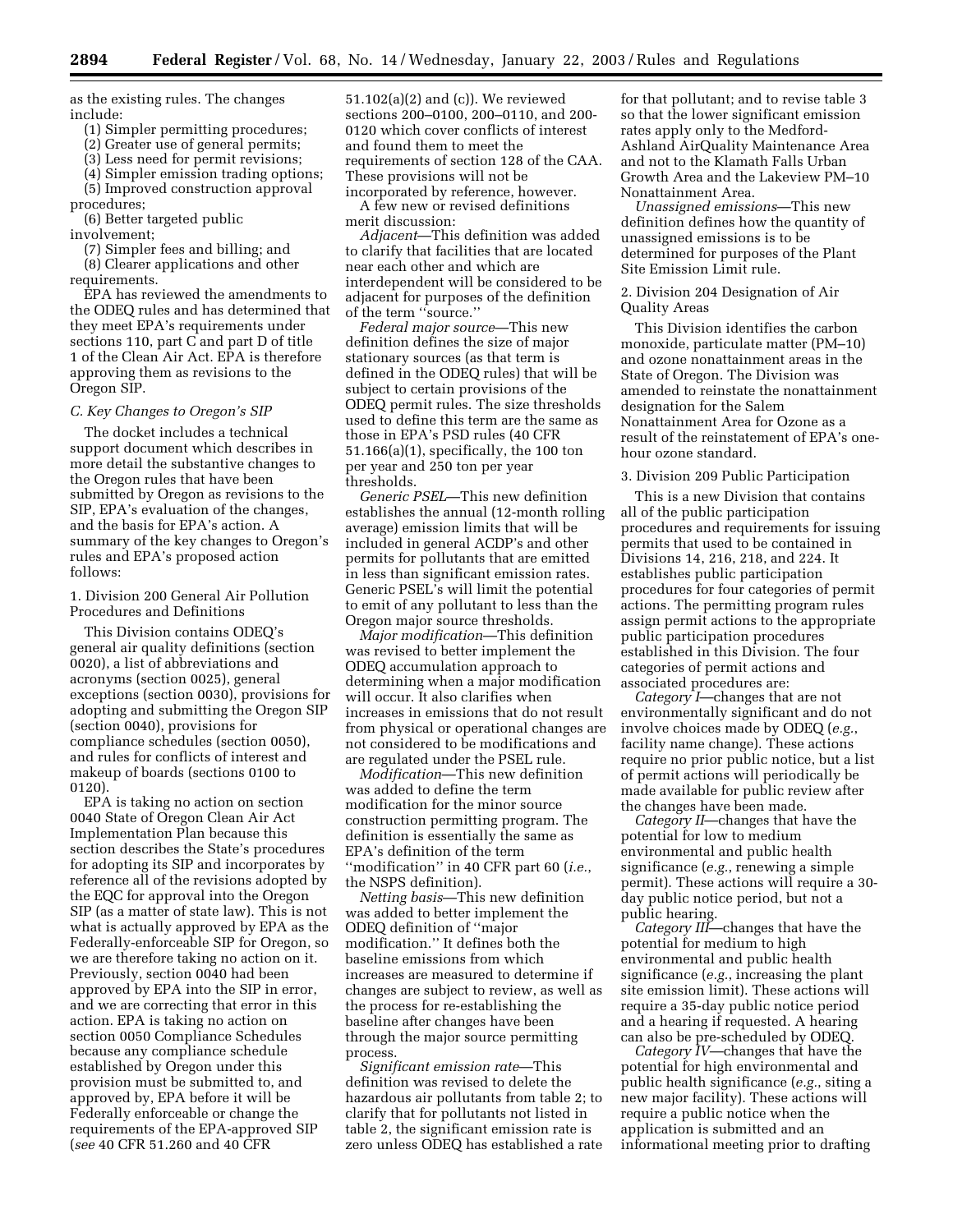a proposed permit. Once the proposed permit is drafted, a 40-day public notice period and a public hearing will be required.

If a permitting action is not specifically assigned to a category, then it will be processed under Category III.

EPA has reviewed these public participation procedures, and the assignment of permit actions in each of the separate permitting rules, and finds them to be consistent with the EPA requirements for public participation set forth in 40 CFR 51.161 for minor source permits to construct and nonattainment area (part D) NSR, 40 CFR 51.166(q) for PSD permits, the June 28, 1989, **Federal Register** (54 FR 27274) for Federallyenforceable State operating permits, and the December 4, 1986, Federal Register (51 FR 43814) for generic bubble rules.

## 4. Division 210 Stationary Source Notification Requirements

This Division contains a registration program for sources not subject to one of the Oregon operating permit programs (air contaminant discharge permit or title V operating permit programs) and also contains ODEQ's ''minor source'' preconstruction permitting program, titled ''Notice of Construction and Approval of Plans.'' The existing notice of construction and approval of plans provisions have been repealed and replaced with provisions intended to improve the effectiveness of the program. The new provisions also include the ''Notice of Approval'' provisions originally located within Oregon's title V operating permit rules.

The notice of construction requirements apply to all stationary sources and air pollution control equipment except those that are specifically exempted in the rules. These exemptions include:

(1) Equipment used in agricultural operations and the growing or harvesting of crops or the raising of fowls and animals;

(2) Agricultural land clearing operations or land grading;

(3) Residential heating for dwellings for four families or less;

(4) Other residential activities at

dwellings for four families or less; and (5) Categorically insignificant activities.

The rules require that no person can construct a new stationary source, modify an existing stationary source, or construct or modify air pollution control equipment without first notifying the ODEQ. It is important to note that the definitions of ''stationary source'' and ''modification'' that apply in this program are essentially the same as EPA's definitions of these terms in 40

CFR part 60 (New Source Performance Standards).

The rules classify construction and modification into four types—Type 1 which are changes that are truly *de minimis*; Type 2 which are changes that are more than *de minimis*, but less than significant; Type 3 which are changes that are significant, but not new major sources or major modifications; and Type 4 which are changes that are significant and may be new major sources or major modifications.

The rules require Type 1 and 2 changes to provide a notice to ODEQ before constructing or modifying a stationary source or air pollution control equipment. Type 3 or 4 changes must submit an application for either a construction ACDP, new ACDP, or modified ACDP as appropriate. It is important to note that the rules include a provision that waives the notice and application requirements for changes that are pre-approved (*i.e.*, changes that have already been approved in accordance with the provisions of this Division and/or Division 224 New Source Review) in an ACDP or title V operating permit.

Type 1 changes may begin construction or modification 10 days after the ODEQ receives the notice unless the ODEQ notifies the owner or operator that the change is not a Type 1 change. Type 2 changes may begin construction or modification 60 days after the ODEQ receives the notice or the date that ODEQ approves the change in writing, whichever is sooner. Type 3 changes must obtain either a construction ACDP or a new or modified standard ACDP before proceeding with construction or modification. Type 4 changes must obtain a new or modified standard ACDP before proceeding with construction or modification. Type 4 changes may also be subject to the major source ''New Source Review'' rules (OAR 340 Division 224).

The rules include a requirement for the owner or operator to notify ODEQ that construction or modification has been completed within 30 days and on a form furnished by ODEQ. This requirement can be changed, however, in the construction permit or approval to allow for a different time period or reporting format. ODEQ can also issue an order prohibiting the construction or modification if it finds that it is not in accordance with applicable requirements.

Finally, the rules state that the approval to construct does not provide approval to operate unless otherwise allowed by either the ACDP or title V operating permit rules. Depending upon

the type of change and the permit status of the source, a new or modified ACDP or a modified title V permit may be needed before the change can be operated. Changes at title V operating permit sources are governed by Oregon's title V operating permit program rules (OAR 340–218–0190(2)).

Although this new rule is structured quite differently from Oregon's previous program, with one exception, it requires approval prior to construction or modification for the same universe of stationary sources as does the current SIP-approved program. The new rule now exempts categorically insignificant activities from the minor source construction program. Oregon's list of categorically insignificant activities was adopted initially as part of its title V operating permits program and was approved by EPA as meeting the requirements of 40 CFR part 70. Oregon's list of categorically insignificant activities is limited to activities that have only trivial emissions or activities that are not appropriate for regulating under a construction permit program (*e.g.*, accidental fires, motor vehicles). EPA has determined that the Oregon rules for ''Notice of Construction and Approval of Plans'' comply with EPA's requirements for minor new source review programs at 40 CFR 51.160 through 51.164.

5. Division 212, Stationary Source Testing and Monitoring

This Division contains ODEQ's provisions for emission testing and monitoring, including Oregon's rules for ''Compliance Assurance Monitoring.'' The division also contains ODEQ's provisions regulating the use of stack heights and dispersion techniques to comply with ambient standards. The Division was amended by relocating section 0160 Records; Maintaining and Reporting to Division 214. Numerous editorial changes and corrections to citations were made throughout. Oregon has adopted it's own rules for implementing EPA's Compliance Assurance Monitoring regulations and has submitted them for inclusion in the SIP. Because EPA's regulations are nationally applicable, both Oregon's rules (OAR 340–212–0200 through 0280) and EPA's rules (40 CFR part 64) apply to title V sources in Oregon. As such, EPA is approving the Oregon Compliance Assurance Monitoring rules as SIP strengthening provisions.

EPA is approving ODEQ's rules for emission testing. As provided in 40 CFR 51.212(c) and consistent with EPA guidance for alternative test methods for New Source Performance Standards and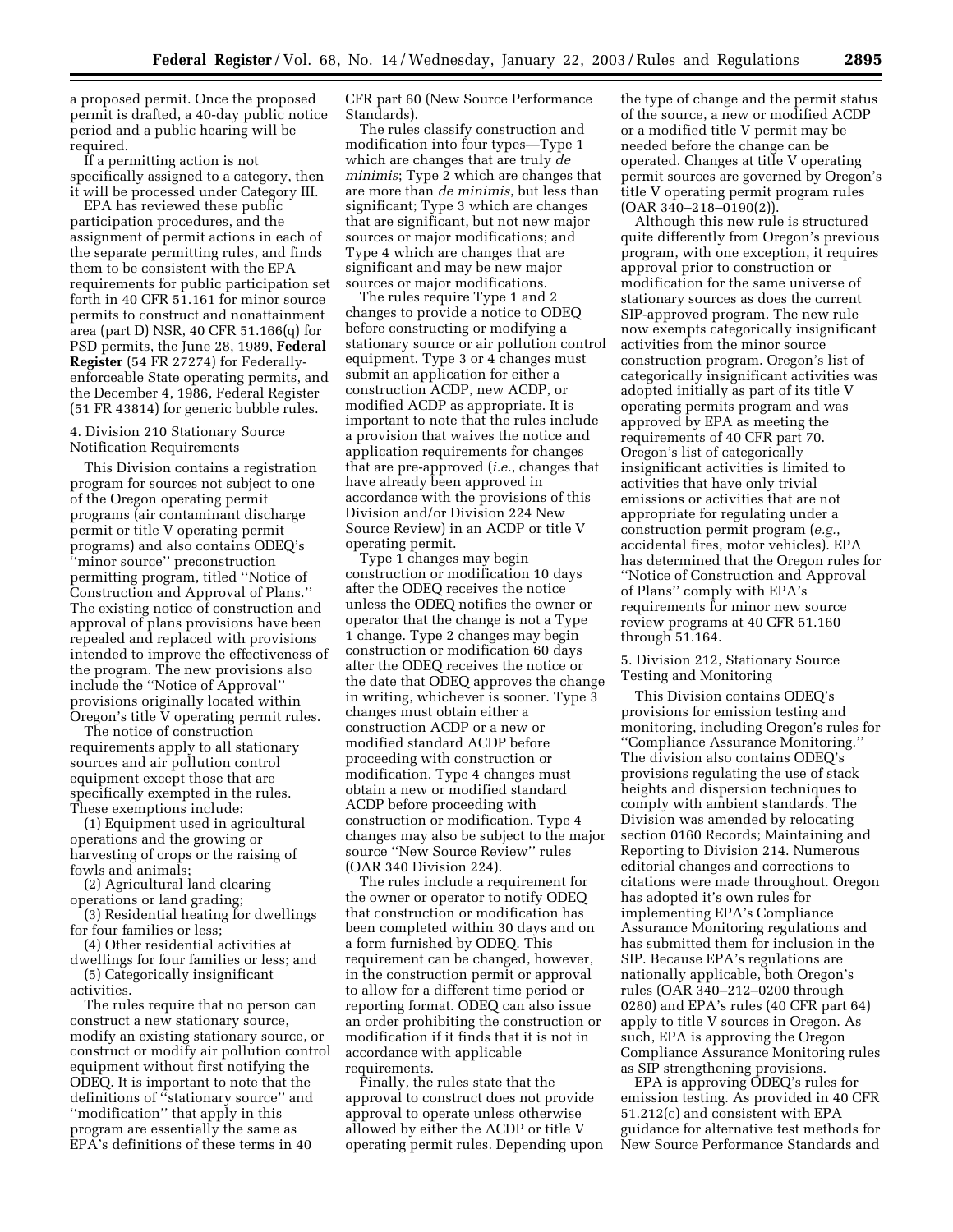National Emission Standards for Hazardous Air Pollutants, however, major changes to test methods for SIPapproved emission limits must be approved by EPA. *See also* ''How To Review and Issue Clean Air Act Applicability Determinations and Alternative Monitoring: New Source Performance Standards and National Emission Standards for Hazardous Air Pollutants,'' February 1999.

## 6. Division 214, Stationary Source Reporting Requirements

This Division contains ODEQ's provisions for reporting and recordkeeping, information requests (CAA section 114 authority), credible evidence, business confidentiality, emission statements, and excess emissions. Numerous editorial changes were made throughout. The provisions for Records; Maintaining and Reporting were amended and relocated to section 0114 from Division 212.

On October 17, 2002, Oregon withdrew the provisions for excess emissions (OAR 340–214–0300 through 0360) because ODEQ was beginning the process of revising those rules. As a result, the current excess emissions provisions in OAR 340 Division 28 will remain the SIP-approved version of these provisions.

# 7. Division 216, Air Contaminant Discharge Permits

This Division is the ODEQ Federallyenforceable State operating permit (FESOP) program, and is also the administrative permit mechanism used to implement the notice of construction and major new source review programs. This Division has been revised to clarify the different types of ACDP's, the requirements for applying for ACDP's and the processes for issuing and modifying ACDP's. The rule has also been revised to clarify when the ODEQ or the Lane Regional Air Pollution Authority has permitting responsibility for portable sources.

The rules now establish 6 types of ACDP's:

(1) Construction ACDP, which is used for approving Type 3 changes;

(2) General ACDP, which is for categories of sources for which individual permits are unnecessary to protect the environment;

(3) Short Term Activity ACDP, which is a letter permit for unexpected or emergency activities, operations or emissions;

(4) Basic ACDP, which is a letter permit for sources and activities listed in Table 1 part A;

(5) Simple ACDP, which is a permit that contains all relevant applicable

requirements, generic PSEL's, and appropriate testing, monitoring, recordkeeping, and reporting requirements.

(6) Standard ACDP, which is a permit that contains all applicable requirements, source-specific PSEL's or generic PSEL's as appropriate, and appropriate testing, monitoring, recordkeeping, and reporting requirements. Sources listed in table 1 part C must obtain a Standard ACDP.

Basic ACDP's are available only for sources whose emissions are less than *de minimis*. Sources and activities listed in table 1 part B which do not qualify for a General or Simple ACDP must obtain a Standard ACDP. Any source not required to obtain a Standard ACDP may choose to obtain a Standard ACDP. The primary difference between a Simple ACDP and a Standard ACDP is that Simple ACDP's can only include generic PSEL's (the significant emission rate less one ton per year), not sourcespecific PSEL's, and have a netting basis of zero (see discussion in section III.C.9 below).

The rules have been revised to clarify the general application requirements for new permits, permit renewals, and permit modifications, along with the process for determining the completeness of applications and for obtaining additional information during permit application review. The rules also include specific provisions for the application, content, and issuance of each type of ACDP, including the public comment process that will be followed for permit issuance and permit modifications. The provisions for General ACDP's include both the process for ODEQ issuance of a General ACDP as well as the procedures for sources to be assigned to the General ACDP.

The rules were also revised to clarify the requirements for permitting multiple sources at a single adjacent or contiguous site, delete obsolete provisions for sources to obtain limits on potential to emit prior to the date for initial title V permit applications, add provisions for terminating or revoking an ACDP, add provisions for ODEQ initiated permit modifications, simplify fee requirements, clarify how fees may be reduced for sources that are temporarily suspending activities, and deleting obsolete provisions regarding ACDP's issued by the Lane Regional Air Pollution Authority.

Finally, table 1, which previously contained the list of source types required to have ACDP's along with the associated fees, has been revised and restructured into two tables—table 1 which lists the source types required to have ACDP's and table 2 which establishes initial permitting application fees, annual fees, specific activity fees, and late fees. While the fee structure has been substantially revised, the ODEQ has striven to make sure the revisions are revenue neutral.

Although the Oregon ACDP program has been significantly revised to clarify applicability, establish several different types of permits, and to streamline the permitting process, it continues to comply with EPA's requirements for FESOP programs as set forth in the June 28, 1989, **Federal Register** (54 FR 27274).

8. Division 222, Stationary Source Plant Site Emission Limits

This Division contains the ODEQ program for managing airshed capacity by regulating increases and decreases in air emissions of permitted sources through a Plant Site Emission Limit (PSEL). PSEL's are used to protect ambient air quality standards, prevent significant deterioration of air quality, and to ensure protection of visibility. It is important to note that PSEL's are not plantwide applicability limits (PAL's) for purposes of major new source review (*see* discussion in section III.C.9. below).

The Division has been extensively revised to clarify that PSEL's are not required for pollutants that are emitted at less than *de minimis* levels, for Short Term Activity and Basic ACDP's, or for hazardous air pollutants, establish the concept of a generic PSEL and the criteria for establishing such, clarify the process for establishing and revising PSEL's, change the requirements for short-term PSEL's, add provisions for addressing ''unassigned'' emissions (the difference between a source's netting basis and it's current potential to emit (PTE) when the netting basis exceeds the current PTE), and add provisions for addressing how PSEL's are treated when sources combine or split.

Generic PSEL's are used for sources with a capacity less than the Significant Emission Rate (SER) unless the source has a netting basis and requests a source specific PSEL. Generic PSEL's may be used for any category of ACDP or title V permit. Generic PSEL's are set by rule at 1 ton less than the SER (except for lead, municipal waste combustor organics, and PM–10 in Medford which are set slightly below the SER). Importantly, a source with a generic PSEL for a pollutant will have a netting basis of zero and will not have any emissions that can be used for netting (*see* discussion of netting basis in section III.C.9 below). Accumulated emission increases from physical or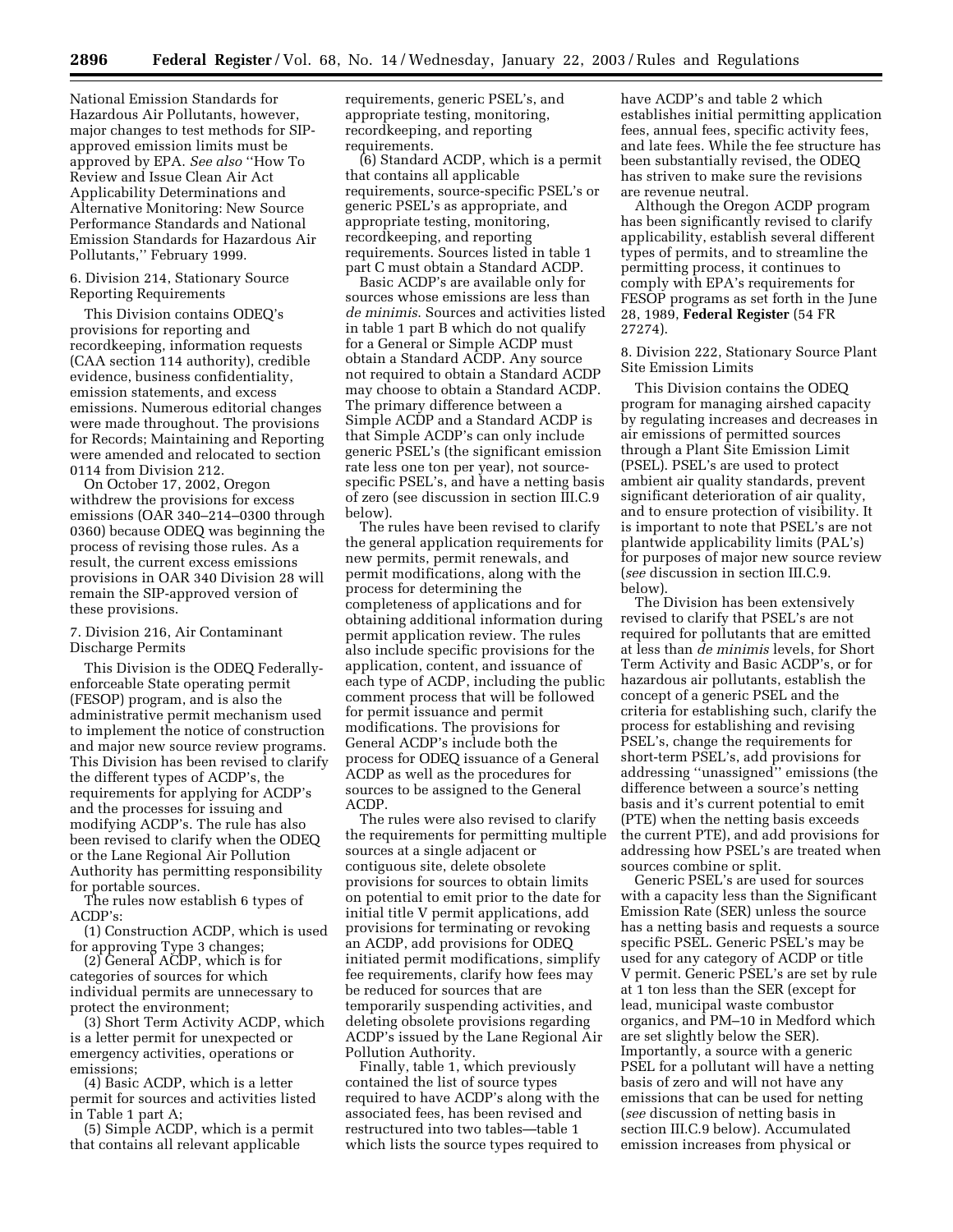operational changes that exceed the SER will be subject to NSR.

Short-term PSEL's were previously required to be included in all permits for pollutants with short-term ambient air quality standards. The rules have been revised to require short-term PSEL's only for pollutants for which a short-term SER has been established (ODEQ establishes short-term SER's on an area specific basis as needed to ensure attainment and maintenance of a short-term NAAQS). The rules also have been revised to include procedures and criteria to be used when revising a short-term PSEL (previously, the rules only included criteria applicable to the annual PSEL's). Although this change will allow most ACDP's and title V operating permits to be issued in the future without including short-term PSEL's, ACDP's and title V operating permits will still need to include shortterm PSEL's for areas where ODEQ has previously relied upon them to demonstrate attainment and maintenance of the NAAQS.

The general requirements for all PSEL's have been revised to clarify that annual PSEL's will be established on a rolling 12-month basis and to require sources to maintain either a Standard ACDP or a title V operating permit in order to have a netting basis (and a source-specific PSEL). It is ODEQ's intention that the PSEL function as a limit on a source's PTE.

EPA has reviewed the provisions of the PSEL rule and finds that it establishes limits on a source's PTE that are Federally enforceable and enforceable as a practical matter (with adequate requirements for monitoring, recordkeeping, and reporting in section 0080) in accordance with EPA's guidance for limiting PTE. Therefore, EPA is approving this rule such that PSEL's in ACDP's and title V operating permits that comply with the requirements of this rule will be considered to be limits on a source's PTE.

New provisions for addressing unassigned emissions have been added. The purpose of this section is to track and manage the difference between the netting basis and what a source could emit based on its current physical and operational design. This section essentially limits unassigned emissions to no more than the SER, and establishes the process for reducing unassigned emissions and the netting basis when permits are renewed, modified, or reopened. Unassigned emissions may only be used for netting purposes, and cannot be sold or banked. Emissions that are removed from the netting basis cannot be used in future

netting actions. The provision for temporary PSD increment allocation has been repealed. The effect of this repeal is that all requested increases in PSEL's will be evaluated for compliance with applicable PSD increments using the same criteria.

The provisions for voluntary PSEL's for hazardous air pollutants (OAR 340– 222–0060) has been revised to reflect the change to a rolling 12-month average and to accommodate generic PSEL's. Because this provision does not directly relate to the SIP, EPA is taking no action on this portion of the PSEL rule. The effect of this is that HAP PSEL's established in ACDP's will not be Federally-enforceable limits on a source's PTE. However, for purposes of the Federal hazardous air pollutant program under section 112 of the CAA and for purposes of title V of the CAA, limits on PTE need not be Federally enforceable at this time.

It is important to note that the rule explains how insignificant activities are addressed in plant-site emission limits. Categorically insignificant activities are generally not considered when establishing PSEL's and demonstrating compliance with PSEL's. However, emissions from aggregate insignificant activities are considered. Importantly, the rules state that all emissions from insignificant activities must be included when determining whether a source or modification is major for purposes of NSR or PSD. This means that a source which requests a PSEL below the major source thresholds to avoid NSR or PSD must include emissions from all insignificant activities in the PSEL.

The rule includes a new section with specific requirements for ensuring compliance with PSEL's. It requires sources to monitor emissions or other parameters on a frequency and with averaging periods sufficient to demonstrate compliance with the annual PSEL on a monthly basis and with short-term PSEL's. Sources are required to maintain adequate records and to submit annual reports as required in ACDP's or title V operating permits. Specific requirements for monitoring, recordkeeping, and reporting will be included in all permits with PSEL's.

Finally, the rule includes a new section which specifies how PSEL's and netting bases will be treated when two or more sources combine into one (*e.g.*, when one source buys a neighboring plant), or when one source splits into two or more sources (*e.g.*, when one source sells a portion of its plant to another company).

Overall, the revisions to ODEQ's rules for Plant Site Emission Limits have clarified and strengthened the rules.

Although the new provisions for generic PSEL's may allow insignificant increases at some existing non-major sources, the Oregon PSEL's still establish a more rigorous mechanism for regulating non-construction emissions increases at existing sources than do most other State programs. Furthermore, the new provisions for unassigned emissions will reduce PSEL's for major sources now and into the future. EPA is therefore approving the revisions to the PSEL rules.

9. Division 224, Major New Source Review

This Division contains the ODEQ major source permit to construct programs as required by title I, parts C and D of the CAA. It requires an ACDP prior to beginning construction on a new major source or major modification. This Division applies to new major sources and major modifications and requires that no owner or operator begin actual construction without first having received an ACDP and having satisfied the requirements of this Division.

Revisions to this Division must be evaluated in the context of the currently-approved ODEQ NSR rule. ODEQ's NSR rule differs from EPA's regulations in a number of fundamental ways. EPA evaluated and initially approved the ODEQ NSR program on August 13, 1982 (47 FR 35191), as being equivalent or more stringent than EPA's regulations on a program basis. The ODEQ NSR program, which is closely linked to the ODEQ PSEL program, does not subject the same sources and modifications to major NSR as would EPA's rules. The ODEQ program has lower major source thresholds, so smaller new sources and changes to smaller existing sources are subject to review. However, the ODEQ program utilizes a plant-wide cap approach to defining major modification rather than a contemporaneous net emissions increase approach as does EPA's rules. The effect of this plant-wide cap approach is that some changes which would be subject to review under EPA's rules are not subject under ODEQ's rules. However, some changes which would not be subject to review under EPA's rules are subject under ODEQ's rules. In addition, changes which would result in increased emissions, but would not be considered modifications under EPA's rules, are reviewed for compliance with standards and increments under ODEQ's PSEL program. Overall, EPA when it initially approved Oregon's program in 1982 determined that the Oregon program would review and control emissions from new and modified sources equal to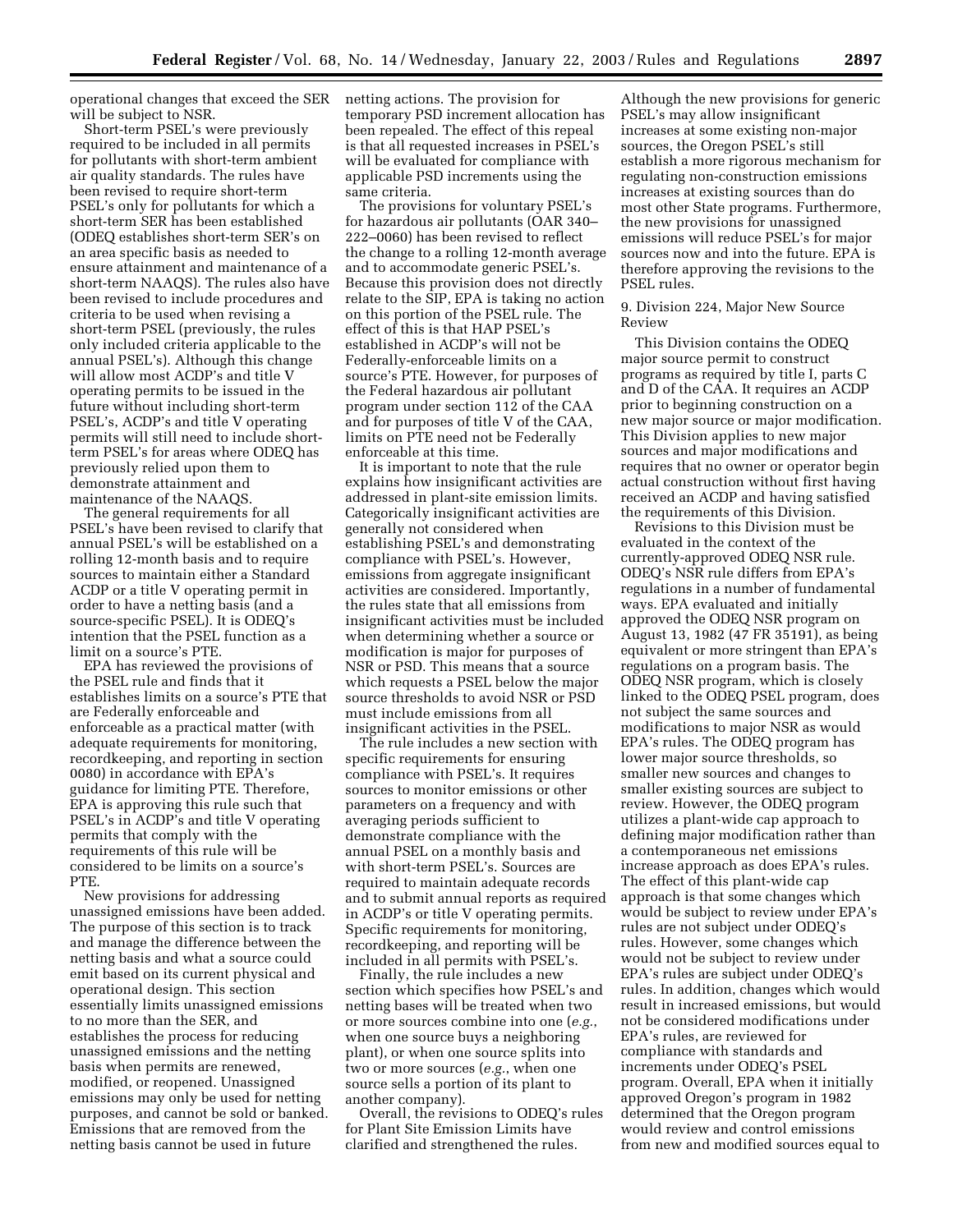or better than EPA's program regardless of the fact that some specific changes might not be subject to NSR in Oregon that would be under EPA's program.

EPA has evaluated the changes to the ODEQ program and determined they would improve the implementation and enforcement of the current ODEQ approach and that they would not result in any relaxation that could impair the ability of the program to protect NAAQS, PSD increments, and visibility in Class I areas. EPA is therefore approving the changes. Note that, with respect to Oregon's rules relating to new source review, EPA is taking no position on whether Oregon will need to make changes to its new source review rules to meet requirements that EPA promulgates as part of new source review reform.

#### a. Nonattainment Area (Part D) NSR

Under ODEQ's rules, all new major sources or major modifications in nonattainment areas must comply with the Lowest Achievable Emission Rate (LAER). Because the ODEQ definition of major modification accumulates emission increases and decreases since the baseline date or last NSR permit, emission units that were constructed or modified in the past as minor changes are subject to major NSR when the accumulated increases exceed the SER. As such, the ODEQ rule includes special provisions for applying LAER retroactively to these new or modified emission units, including the consideration of whether the retrofit controls are technically feasible. Because EPA's regulations would not require LAER to be required retroactively for minor changes that were not part of the current permitting action, the additional ODEQ criteria for applying LAER to these changes does not conflict with the CAA or EPA's requirements.

Under ODEQ's rules, all new major sources and major modifications in nonattainment areas must also provide emissions offsets and demonstrate that a net air quality benefit will be achieved. Under ODEQ's rules, however, only Federal major sources in nonattainment areas must evaluate alternative sites, sizes, production process and environmental control techniques and demonstrate that the benefits of the proposed source or modification will significantly outweigh the environmental and social costs (*see* section 173(a)(5) of the Act). Similarly, only Federal major sources must demonstrate that all major sources owned or operated with Oregon are in compliance or on a compliance schedule (*see* section 173(a)(3) of the

Act). Finally, only Federal major sources must comply with the requirements for visibility protection (see 40 CFR 51.307(b)(2) and (c)).

The rule also includes a special exemption for the Salem ozone nonattainment area which exempts new major sources and major modifications from the offset requirement. The Salem ozone nonattainment area is considered to be a rural ozone nonattainment area under EPA's policy in effect in 1978 when the area was designated nonattainment.

Finally, the revisions to the definition of significant emission rate changed the size threshold for major sources in the Klamath Falls Urban Growth Area and the Lakeview PM–10 Nonattainment Area. EPA is approving these revisions because they only affect future permitting and the revised major source size thresholds are still lower than the Federal major source size thresholds.

#### b. Maintenance Area NSR

The ODEQ rules also include provisions for new major sources and major modifications in maintenance areas (areas that were designated nonattainment for particulate matter, carbon monoxide, or ozone, but have been redesignated to attainment). This provision essentially merges several of the concepts of PSD and nonattainment area NSR for use in maintenance areas. All new major sources and major modifications must apply the Best Available Control Technology (BACT) for the maintenance pollutant. The scheme for the application of BACT is similar to the scheme for the application of LAER in nonattainment areas with respect to retroactive application of BACT to emission units that have already been constructed or modified.

All new major sources and major modifications must either obtain emission offsets and provide for a net air quality benefit, or must obtain an allocation of the growth allowance (for carbon monoxide or ozone areas only) established in the approved maintenance plan (if one was established). However, a carbon monoxide major source which demonstrates that it would have an insignificant impact at all locations is exempt from the requirement to obtain offsets or a growth allowance allocation. Similarly, a PM–10 major source is exempt from the requirement to obtain offsets if it demonstrates that it would not cause or contribute to a cumulative air quality impact greater than certain ambient ceilings specified in the rules. Importantly, the rules require all Federal major sources to comply with

the PSD requirements in addition to the maintenance area provisions.

The maintenance area provisions also include a contingency plan component. If the contingency plan in an applicable maintenance plan is implemented due to a violation of an ambient air quality standard, the requirements of the maintenance area NSR program become more stringent until a revised maintenance plan is approved by EPA. Instead of BACT, new major sources and major modifications are required to apply LAER; growth allowances may no longer be used to meet the offset requirement; and the exemption for carbon monoxide sources would no longer apply. Finally, the rule clarifies that the nonattainment area provisions continue to apply in areas with pending redesignation requests until the area is formally redesignated to attainment by EPA.

# c. Attainment Area PSD/NSR

The ODEQ rules include provisions for new major sources and major modifications in attainment and unclassifiable areas. However, these provisions are applicable only to ''Federal major sources'' as that term is defined in the ODEQ rules. The definition of ''Federal major sources'' is essentially the same as the EPA definition of major stationary source in 40 CFR 51.166(a)(1) (the PSD definition) with one significant difference. Because the ODEQ rules specifically require that fugitive emissions be counted in determining major source status for all sources, the ODEQ PSD rules will potentially require more sources to be subject to PSD than required by EPA's rules.

Note that the provisions applicable to new major sources and major modifications that are not Federal major sources are found in the provisions for standard ACDP's and PSEL's. All new major stationary sources and major modifications need to obtain an ACDP and comply with the applicable requirements of those Divisions. For ODEQ major sources located in attainment or unclassifiable areas, the ACDP and PSEL rules require that the owner or operator demonstrate that the new source or modification would not cause or contribute to a violation of the ambient standards and applicable PSD increments.

New major sources and major modifications must apply BACT for each pollutant emitted in significant amounts. The scheme for the application of BACT is similar to the scheme for the application of LAER in nonattainment areas with respect to retroactive application of BACT to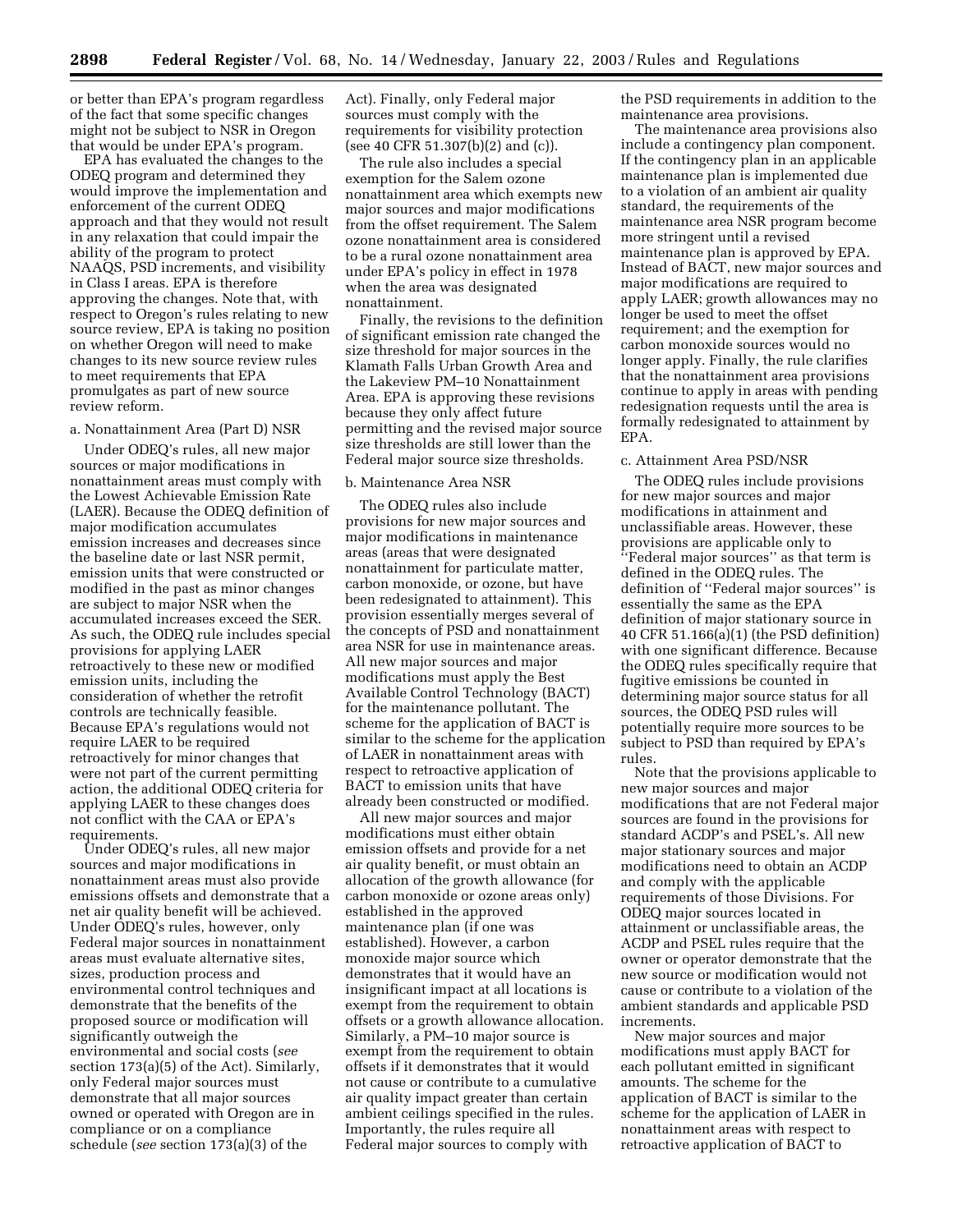emission units that have already been constructed or modified. New major sources and major modifications must also provide an analysis of air quality impacts, including ambient air quality monitoring, in accordance with the requirements of Division 225 (*see* section III.C.10 below). New major sources and major modifications that significantly impact a PM–10 maintenance area must also meet the requirements of OAR 340–224–0060(2) Air Quality Protection. Finally, the rules include provisions for temporary and portable major sources, and for temporary construction related emissions. The rules also clarify how fugitive emissions and secondary emissions are counted for applicability purposes and for inclusion in ambient impact analyses.

The current SIP-approved rules exempt new major sources and major modifications that are not Federal major sources from the requirements of BACT, pre-application and post-construction air quality monitoring, and the additional impacts analysis. This exemption was only available if the source demonstrated that it did not cause or contribute to any violation of a NAAQS or PSD increment. The current SIP-approved rules did not exempt any new major source or major modification from the Class I area provisions of the rules. The revised rules exempt new major sources and major modifications that are not Federal major sources from all of the PSD requirements, including the Class I area provisions. Furthermore, the revised rules do not include the eligibility criteria regarding violations of the NAAQS and PSD increments. Although these changes will have the effect of relaxing the ODEQ major source NSR rule, EPA believes that they are approvable. First, a State is not required to apply PSD requirements to sources which are not Federal major sources. Second, ODEQ's permit to construct program for non-Federal major sources still complies with EPA's requirements in 40 CFR 51.160 through 51.164 and ensures that new and modified major sources will not cause or contribute to violations of any NAAQS.

d. State-Federal Relationship in New Source Review

In approving the Oregon new source review rules, EPA recognizes that it has a responsibility to insure that all States properly implement their preconstruction permitting programs. EPA's approval of the Oregon new source review rules does not divest EPA of the duty to continue appropriate oversight to insure that permits issued

by Oregon are consistent with the requirements of the Act, EPA regulations, and the SIP. EPA's authority to oversee permit program implementation is set forth in sections 113, 167, and 505(b) of the Act. For example, section 167 provides that EPA shall issue administrative orders, initiate civil actions, or take whatever other enforcement action may be necessary to prevent construction of a major stationary source that does not ''conform to the requirements of'' the PSD program. Similarly, section 113(a)(5) of the CAA provides for administrative orders and civil actions whenever EPA finds that a State ''is not acting in compliance with'' any requirement or prohibition of the CAA regarding construction of new or modified sources. Likewise, section 113(a)(1) provides for a range of enforcement remedies whenever EPA finds that a person is in violation of an applicable implementation plan.

Enactment of title V of the CAA and the EPA objection opportunity provided therein has added new tools for addressing deficient new source review decisions by States. Section 505(b) requires EPA to object to the issuance of a permit issued pursuant to title V whenever the Administrator finds during the applicable review period, either on her own initiative or in response to a citizen petition, that the permit is ''not in compliance with the requirements of an applicable requirement of this Act, including the requirements of an applicable implementation plan.

Regardless of whether EPA addresses deficient permits using objection authorities or enforcement authorities or both, EPA cannot intervene unless the State decision fails to comply with applicable requirements. In determining whether a title V permit incorporating PSD or part D NSR provisions calls for EPA objection under section 505(b) or use of enforcement authorities under sections 113 and 167, EPA will consider whether the applicable substantive and procedural requirements for public review and development of supporting documentation were followed. In particular, EPA will review the process followed by the permitting authority in determining BACT or LAER, assessing air quality impacts, meeting Class I area requirements, and other PSD or Part D requirements, to ensure that the required SIP procedures (including public participation and Federal Land Manager consultation opportunities) were met. EPA will also review whether any determination by the permitting authority was made on reasonable grounds properly supported on the

record, described in enforceable terms, and consistent with all applicable requirements. Finally, EPA will review whether the terms of the PSD or Part D NSR permit were properly incorporated into the title V operating permit.

10. Division 225, Air Quality Analysis Requirements

This new Division contains all of the modeling, monitoring, impact analysis, and net air quality benefit requirements that are necessary to ensure ambient air quality requirements are met in the permitting process. These requirements were previously located in Division 224. The Division also includes new provisions which specify the technical information and processes to be used in air quality impact analyses.

The Division includes sections that: (1) Specify the information required to be submitted in permit applications; (2) require compliance with EPA's Guidelines on Air Quality Models (40 CFR part 51, appendix W); (3) establish requirements for demonstrating compliance with the ambient air quality ceilings, standards and increments in maintenance areas; (4) establish the requirements for demonstrating compliance with standards and increments in Class II and Class III areas, including the requirements for pre-application and post-construction monitoring; (5) establish requirements for demonstrating compliance with standards and increments in Class I areas; (6) establish requirements for demonstration compliance with air quality related values (including visibility) protection; and (7) establish the requirements for demonstrating that offsets provide for a net air quality benefit.

The provisions for air quality impact analyses for Class I, Class II, and Class III areas comply with EPA's requirements for SIP PSD programs (40 CFR 51.166) for air quality impact analyses and with EPA's requirements for visibility protection (40 CFR 51.307). The provisions for Class I areas and the provisions for protection of air quality related values (including visibility) also conform to the Federal Land Manager recommendations in the FLAG Report. Importantly, the provisions for Class I areas include PSD Class I Significant Impact levels that are the same as those EPA has proposed for 40 CFR 51.166 and 52.21 (61 FR 38250, July 23, 1996). EPA is therefore approving these provisions, including the Class I area significant impact levels, as a revision to the Oregon permitting program.

The provisions for demonstrating net air quality benefit comply with the CAA and EPA's requirements for emission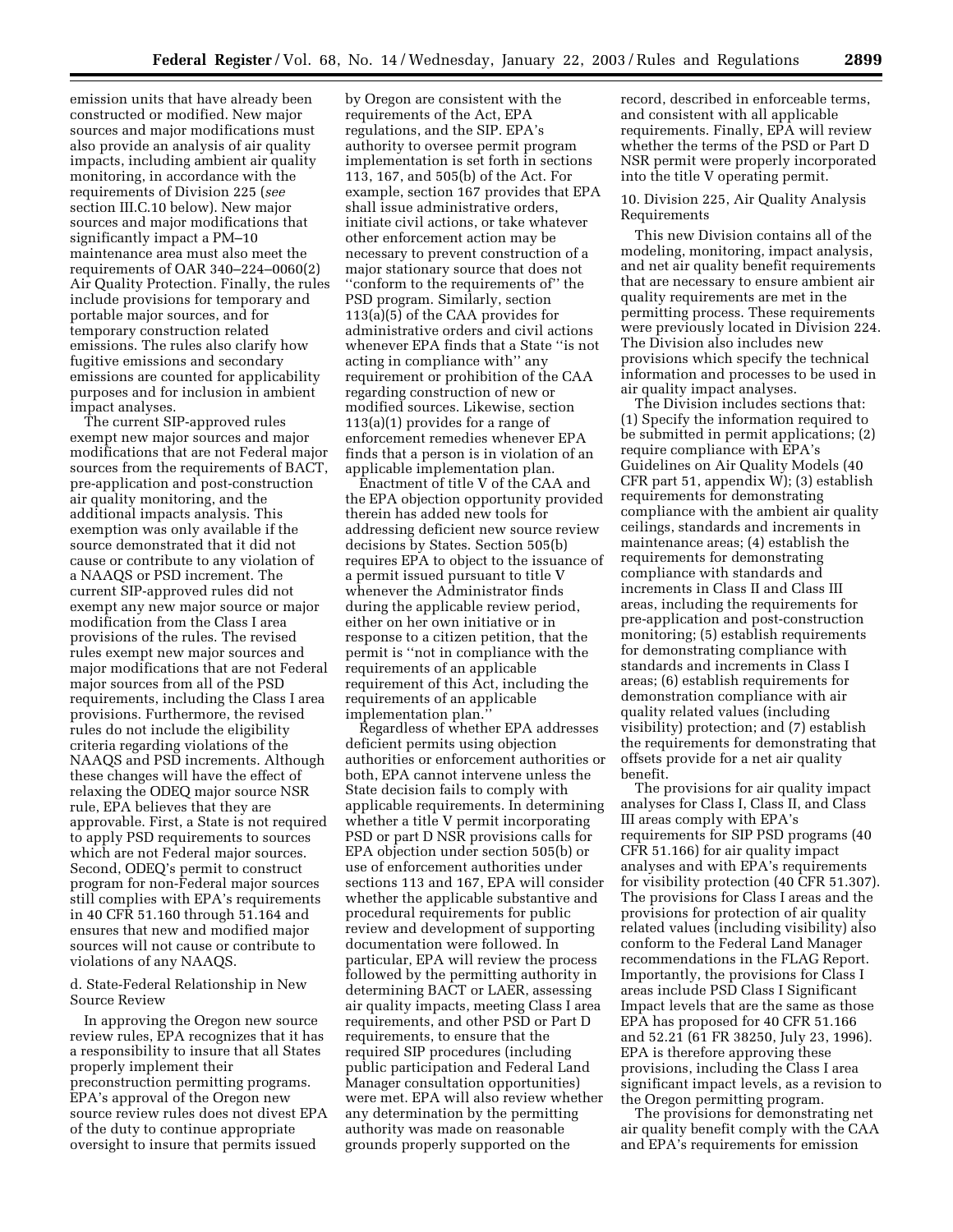offsets (section 173 of the Act, 40 CFR 51.165(a) and 40 CFR part 51, appendix S (Emission Offset Interpretative Ruling)). EPA is therefore approving these provisions as complying with part D of title 1 of the Act.

Note that EPA is approving both the permanent versions of sections 225– 0020(10) and 225–0090(1)(c) and the temporary versions of these provisions for the time period they are in effect.

11. Division 226, General Emission Standards

This Division contains emission standards and requirements of general applicability, including requirements for highest and best practicable treatment and control (section 0100), pollution prevention (section 0110), operating and maintenance (section 0120), and typically achievable control technology (section 0130). This Division also includes authority for ODEQ to impose additional requirements on a permit-by-permit basis (section 0140) and to approve alternative emission controls (bubbles) (section 0400). Finally, this Division includes the statewide particulate emission limits for process equipment and other sources (except for fuel or refuse burning equipment).

The Division was amended by revising the provisions for alternative emission controls (bubbles) to comply with EPA's Final Emissions Trading Policy Statement for generic bubble rules (51 FR 43814, December 4, 1986). Oregon's previous rules had been approved as meeting EPA's requirements for generic bubble rules under the April 7, 1982, Emission Trading Policy Statement (47 FR 15076). In order to address the requirement for replicable procedures, the rule has been revised to exclude trades involving pollutants other than ozone precursors from the generic bubble approach. As such, bubbles involving ozone precursors (VOC and  $NO<sub>X</sub>$ ) can still be done without case-by-case SIP revisions, but bubbles for all other pollutants will need to be submitted to, and approved by, EPA before they become the applicable requirements of the Oregon SIP.

Note that EPA is approving section 0140 (authority to impose additional requirements on a permit-by-permit basis) because any requirement established under this provision would be in addition to existing requirements and could not change any existing requirement. However, ODEQ would still need to submit requirements established under this provision for inclusion in the SIP if such requirements are necessary to comply

with any specific provision of the CAA or EPA regulations.

12. Division 268, Emission Reduction **Credits** 

This Division contains ODEQ's procedures for generating, banking, and using emission reduction credits (ERC's). The Division was revised to simplify the program, make it consistent with changes to ODEQ's Plant Site Emission Limit rule (specifically the treatment of unassigned emissions), and to ensure emission reduction credits conform to the requirements of the CAA and EPA regulations. The authority to issue an ERC permit to sources which are not otherwise required to have an Air Contaminant Discharge Permit or title V operating permit was also established. Finally, the provisions for ''Baseline for Determining Credit for Offsets'' (section 0040) were repealed and replaced by provisions in section 0030.

The provisions for creating emission reduction credits are also used for establishing creditable emission reductions in netting and offset transactions. As such, these rules must conform with the requirements of the CAA and EPA regulations for part D NSR and PSD for creditable emission reductions (including 40 CFR 51.165(a)(1)(vi), 51.165(a)(3), 51.166(b)(3) of EPA's regulations and sections  $173(a)(1)$  and  $173(c)$  of the Act). The rules require that any emission reduction credit be created through permanent reductions in current actual emissions, be enforceable by ODEQ, and be surplus. Emission reductions necessary to comply with any applicable emission limits are not creditable. Note that the requirement for offsets to be Federally enforceable at the time of permit issuance is included in Division 225.

The rules establish the process for banking emission reduction credits and using banked emission reduction credits. The rules also establish the requirements for unused banked credits, returning them to the source as unassigned PSEL and then reducing them through the process set forth in the PSEL rules. These banking provisions comply with EPA's requirements for SIP emission reduction credit banking programs as set forth in the Final Emissions Trading Policy Statement (51 FR 43814, December 4, 1986).

## **IV. Letter Notice Approval—Repeal of Rule for Parking Offsets in the Portland Central Business District**

Pursuant to procedures described in the January 19, 1989, **Federal Register** that describes changes being

implemented in the way State implementation plans are processed at EPA, we approved a minor SIP revision submitted by ODEQ on December 15, 1998, in a letter approval dated October 21, 1999. The SIP submittal repealed provisions relating to parking offsets in the Portland Central Business District, specifically, OAR 340–020–0400, 340– 020–0405, 340–020–0410, 340–020– 0420, and 340–020–0430. Due to the minor nature of this revision, we concluded that conducting notice-andcomment rulemaking prior to approving this revision would have been ''unnecessary and contrary to the public interest'', and therefore, was not required by the Administrative Procedure Act, 5 U.S.C. 553(b). In accordance with EPA guidance on letter approvals, EPA is publishing notice of the letter approval in this action. A copy of the letter approval is in the docket. Approval of this SIP action became final and effective on October 21, 1999, the date of the EPA letter approval.

### **V. Statutory Authority**

Oregon Revised Statutes (ORS) 468 and 468A provide ODEQ the basic legal authority to carry out the provisions of the State Implementation Plan. EPA has reviewed the 2001 edition of the Oregon statutes and believes the Oregon statutes continue to provide ODEQ with adequate legal authority to carry out the Oregon SIP as set forth in sections 110 and 114 of the CAA and its implementing regulations, in particular 40 CFR 51.230. EPA is not incorporating ORS 468 and 468A by reference as part of the Oregon SIP, however, to avoid potential conflict with EPA's independent authorities.

Several provisions of these Oregon statutes merit further discussion. First, during the 2001 Legislative Session, the Oregon Legislature passed House Bill 3536, which amended Oregon's Audit Privilege Act, ORS 468.963, to ensure that the Audit Privilege Law does not apply to criminal investigations or proceedings. This change resolved concerns previously identified by EPA. Second, during the 1997 Legislative Session, the Oregon Legislature enacted a ''Green Permits'' program. The program is designed to use regulatory incentives to achieve better environmental results than otherwise required by law. Although the law states that any requirement under environmental laws that is contrary to the provisions of a Green Permit shall not apply to a facility operating under a Green Permit, this provision does not apply in the case of Federal environmental requirements. EPA, ODEQ and Lane Regional Air Pollution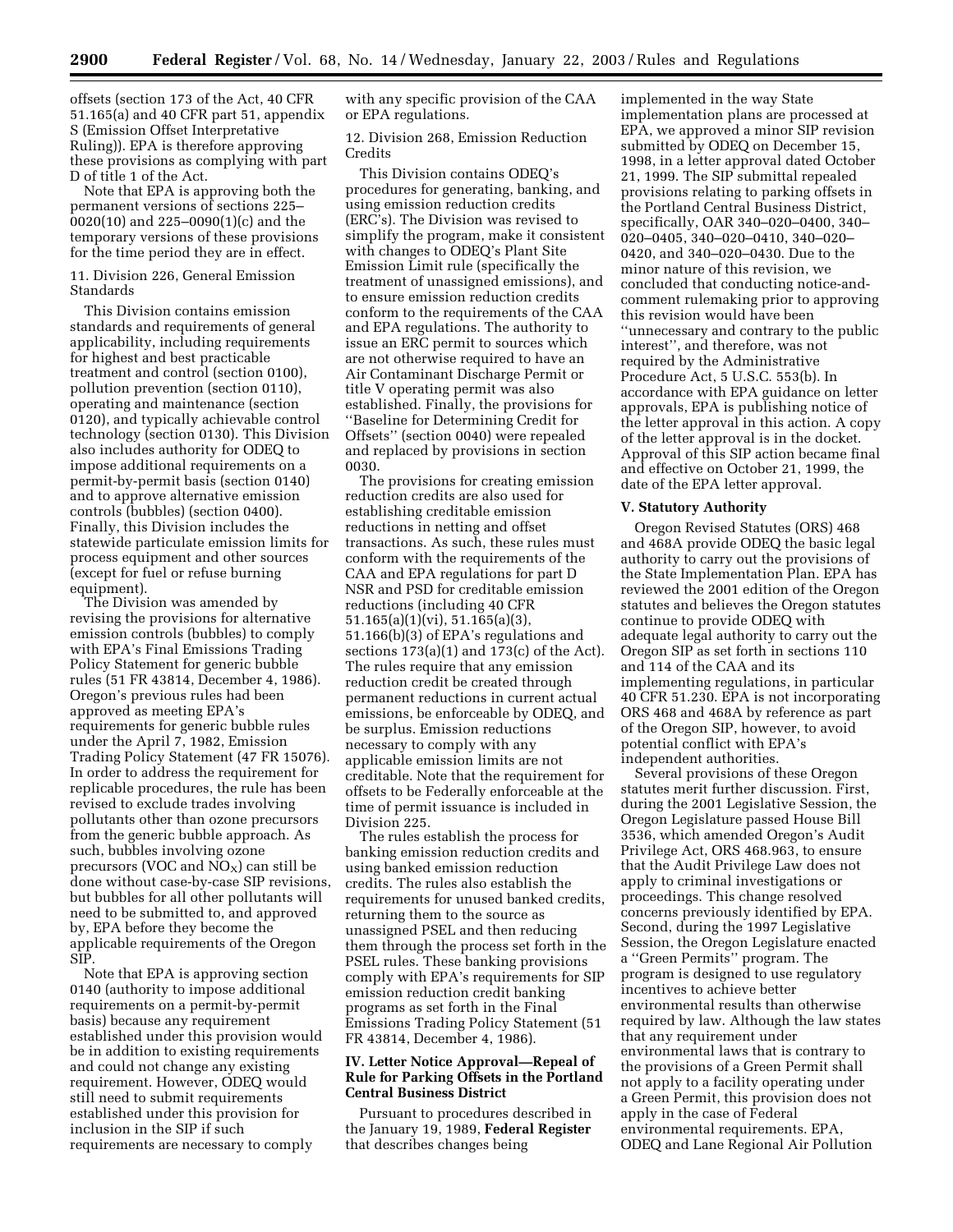Authority entered into a memorandum of Agreement dated June 1, 2000, to guide the implementation of Oregon's Green Permits program. The MOA states that implementation of the MOA will be conducted in a manner consistent with ODEQ's responsibilities under its approved, authorized or delegated programs. Therefore, Green Permits cannot be used to change SIP requirements unless the change is submitted as a SIP revision.

Third, ORS 468.126, which remains unchanged since EPA last approved Oregon's SIP, prohibits ODEQ from imposing a penalty for violation of an air, water or solid waste permit unless the source has been provided five days' advanced written notice of the violation and has not come into compliance or submitted a compliance schedule within that five-day period. By its terms, the statute does not apply to Oregon's title V program or to any program if application of the notice provision would disqualify the program from Federal delegation. Oregon has previously confirmed that, because application of the notice provision would preclude EPA approval of the Oregon SIP, no advance notice is required for violation of SIP requirements.

Fourth, ORS 468A.330, which also is unchanged since EPA last approved the Oregon SIP, sets up a technical assistance program for compliance with air regulations and states that technical assistance visits cannot result in inspections or enforcement actions. EPA has previously determined that this statute did not pose a bar to approval of Oregon's air programs based on EPA's August 12, 1994, guidance document entitled ''Enforcement Response Policy for Treatment of Information Obtained Through the Clean Air Act Section 507 Small Business Assistance Program'' because Oregon operates its air technical assistance program completely separate from its air enforcement program. *See* 60 FR 50106, 50107 (September 28, 1995).

Finally, ORS 468A.075, which is also unchanged since EPA last approved Oregon's SIP, authorizes the Oregon Environmental Quality Commission to grant variances from air contamination rules and standards. Section 110(i) of the CAA specifically precludes States from changing the requirements of the SIP except through SIP revisions approved by EPA. SIP revisions will be approved by EPA only if they meet all requirements of section 110 of the CAA and the implementing regulations at 40 CFR part 51. *See* CAA section 110(l); 40 CFR 51.104. Moreover, 40 CFR 51.104(d) specifically states that in

order for a variance to be considered for approval as a SIP revision, the State must submit it in accordance with the requirements of 40 CFR 51.104. Therefore, if Oregon grants a sourcespecific variance to a State air regulation, which regulation has been approved as part of the Oregon SIP, EPA is not precluded from enforcing the Federally-approved SIP limit against the source. The granting of a variance by Oregon to a SIP requirement does not change the Federally-enforceable SIP requirement for that source unless and until the variance has been approved by EPA as a source-specific SIP revision.

### **VI. Scope of EPA Approval**

Oregon has not demonstrated authority to implement and enforce the Oregon Administrative Rules within ''Indian Country'' as defined in 18 U.S.C. 1151.1 Therefore, this SIP approval does not extend to ''Indian Country'' in Oregon. *See* CAA sections  $110(a)(2)(A)$  (SIP shall include enforceable emission limits), 110(a)(2)(E)(i) (State must have adequate authority under State law to carry out SIP), and 172(c)(6) (nonattainment SIPs shall include enforceable emission limits). This is consistent with EPA's previous approval of Oregon's PSD program, in which EPA specifically disapproved the program for sources within Indian Reservations in Oregon because the State had not shown it had authority to regulate such sources. *See* 40 CFR 52.1987(c). It is also consistent with EPA's approval of Oregon's title V operating permits program. *See* 59 FR 61820, 61827 (December 2, 1994) (interim approval does not extend to Indian Country); 60 FR 50106, 50106 (September 28, 1995) (full approval does not extend to Indian Country).

### **VII. Summary of Action**

*A. EPA Is IBRing the Following New Divisions Into the SIP*

- 200 (General Air Pollution Procedures and Definitions), except sections 0020(58), 0040, 0050, 100, 110, and 120
- 202 (Ambient Air Quality Standards and PSD Increments), except section 0110
- 204 (Designation of Air Quality Areas)
- 206 (Air Pollution Emergencies)
- 209 (Public Participation)
- 210 (Stationary Source Notification Requirements)
- 212 (Stationary Source Testing and Monitoring)
- 214 (Stationary Source Reporting Requirements), except sections 0300, 0310, 0320, 0330, 0340, 0350, and 0360
- 216 (Air Contaminant Discharge Permits)
- 222 (Stationary Source Plant Site Emission Limits), except section 0060
- 224 (Major New Source Review)
- 225 (Air Quality Analysis Requirements)
- 226 (General Emission Standards)
- 228 (Requirements for Fuel Burning Equipment and Fuel Sulfur Content)
- 232 (Emission Standards for VOC Point Sources)
- 234 (Emission Standards for Wood Products Industries), excluding references to TRS—subsections 0010(25), 0010(28)(a), 0010(46), 0210(1), 0240(2), 0250(1), 250(2), 260(3)(a)(A), 260(3)(b)(A), 310(1), 320(2), 340(2), 350(1), and 360(3)(a)(A).
- 236 (Emission Standards for Specific Industries), excluding references to Fluorides—subsections 0120(1)(a), 0120(3)(a), 0120(3)(e), 0140(1) (the words ''gaseous and particulate fluorides and''), 0140(1)(b), 0140(1)(c) (the sentence ''A schedule for measurement of fluoride levels in forage for new plants and ambient air for new and existing plants shall be submitted."),  $0140(3)$  (the words ''and Method 13A or 13B and Method 14 or Method 14A for fluorides or other alternative method in 40 CFR 63.849),  $0150(1)(d)$  and  $0150(1)(e)$ .
- 240 (Rules for Areas with Unique Air Quality Needs)
- 242 (Rules Applicable to the Portland Area) 250 (General Conformity), except section
- 0110
	- 252 (Transportation Conformity), except subsections 0020(3), 0050(4), 0050(5)(b), 0100(3), 0100(4), 0100(5), 0100(6), 0190(5), 0200(6)(c), 0210(1)(b), 0220(1)(a), 0220(2), and 0250(2).
	- 258 (Motor Vehicle Fuel Specifications)
	- 262 (Residential Woodheating), except section 0050
	- 266 (Field Burning Rules (Willamette Valley))
	- 268 (Emission Reduction Credits)

*B: EPA Is Approving, but Not IBRing, the* 

- *Following New Divisions Into the SIP*
- (Enforcement Procedure and Civil Penalties)
- 200–0100, 0110, and 0120 (Conflicts of Interest)
- 262–0050 (Residential Woodheating—Civil Penalties)

*C: EPA Is Taking No Action on the Following Divisions* 

- 14 (Procedures for Issuance, Denial, Modification, and Revocation of Green Permits)
- 200–0020(58) (Definition of Immediately)
- 200–0040 (State of Oregon Clean Air Act Implementation Plan)
- 200–0050 (Compliance Schedules)
- 202–0110 (Particle Fallout)

<sup>1</sup> ''Indian country'' is defined under 18 U.S.C. 1151 as: (1) All land within the limits of any Indian reservation under the jurisdiction of the United States Government, notwithstanding the issuance of any patent, and including rights-of-way running through the reservation, (2) all dependent Indian communities within the borders of the United States, whether within the original or subsequently acquired territory thereof, and whether within or without the limits of a State, and (3) all Indian allotments, the Indian titles to which have not been extinguished, including rights-of-way running through the same. Under this definition, EPA treats as reservations trust lands validly set aside for the use of a Tribe even if the trust lands have not been formally designated as a reservation.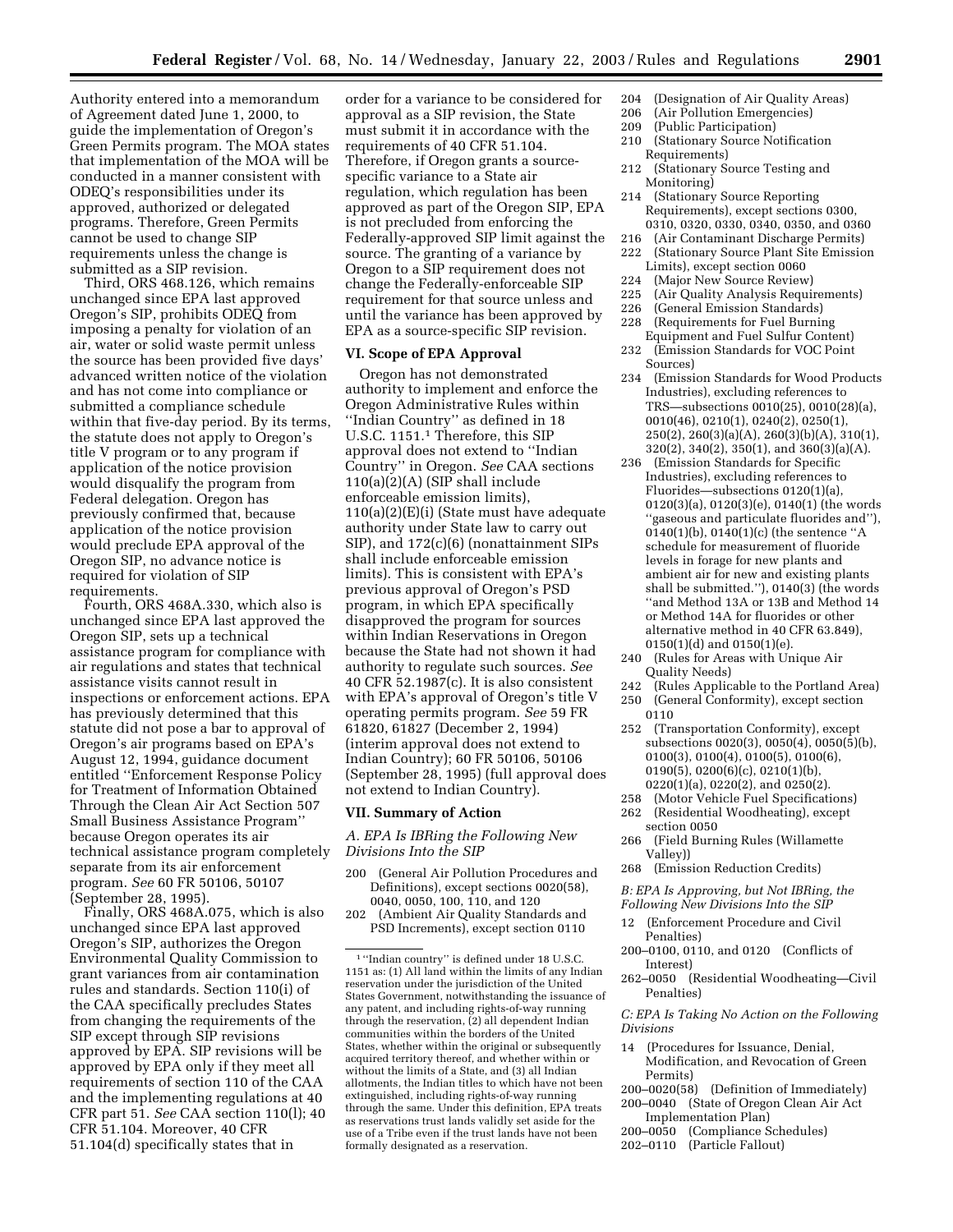- 208 (Visible Emissions and Nuisance Requirements)
- 214–0300 through 0360 (Excess Emissions and Emergency Provision)
- 218 (Oregon Title V Operating Permits)
- 222–0060 (Plant Site Emission Limits for Sources of Hazardous Air Pollutants)
- 234 (Emission Standards for Wood Products Industries), references to TRS subsections 0010(25), 0010(28)(a), 0010(46), 0210(1), 0240(2), 0250(1), 250(2), 260(3)(a)(A), 260(3)(b)(A), 310(1), 320(2), 340(2), 350(1), and 360(3)(a)(A).
- 236 (Emission Standards for Specific Industries), references to Fluorides and Part 63—subsections 0120(1)(a), 0120(3)(a), 0120(3)(e), 0140(1) (the words ''gaseous and particulate fluorides and''), 0140(1)(b), 0140(1)(c) (the sentence ''A schedule for measurement of fluoride levels in forage for new plants and ambient air for new and existing plants shall be submitted.''), 0140(3) (the words ''and Method 13A or 13B and Method 14 or Method 14A for fluorides or other alternative method in 40 CFR 63.849), 0150(1)(d) and 0150(1)(e).
- 250–0110 (General Conformity Savings Provision)
- 252 (Transportation Conformity), subsections 0020(3), 0050(4), 0050(5)(b), 0100(3), 0100(4), 0100(5), 0100(6), 0190(5), 0200(6)(c), 0210(1)(b), 0220(1)(a), 0220(2), and 0250(2).
- 256 (Motor Vehicles)
- 264 (Rules for Open Burning)

D: EPA Is Removing the Following Old Divisions From the Current IBR'd SIP Because They Are Replaced by the Rules in Section A Above

- 12 14 (Procedures for Issuance, Denial, Modification, and Revocation of Permits) 20 (Air Pollution Control)
- 21 (General Emission Standards for Particulate Matter), except for 21–015 Visible Air Contaminant Limitations), 21–050, 21–055, and 21–060 (Fugitive Emissions), and 21–200, 21–205, 21–210, 21–215, 21–220, 21–225, 21–230, 21– 235, 21–240, and 21–245 (Industrial Contingency Requirements for PM–10 Nonattainment Areas)
- 22 (General Gaseous Emissions)
- 25 (Specific Industrial Standards Construction and Operation of Wigwam Waste Burners)
- 26 (Rules for Open Field Burning (Willamette Valley))
- 27 (Air Pollution Emergencies)<br>28 (Stationary Source Air Pollu
- (Stationary Source Air Pollution Control and Permitting Procedures), except for 28–1400, 28–1410, 28–1420, 28–1430, 28–1440, and 28–1450 (Excess Emissions and Emergency Provision)
- 30 (Specific Air Pollution Control Rules for the Medford-Ashland Air Quality Maintenance Area)
- 31 (Ambient Air Quality Standards)
- 34 (Residential Wood Heating)

EPA is publishing this rule without prior proposal because the Agency believes this is a noncontroversial submittal and anticipates no adverse comments. However, in the proposed rules section of this **Federal Register**

publication, EPA is publishing a separate document that will serve as the proposal to approve the SIP revision should adverse comments be filed. This rule will be effective March 24, 2003, without further notice unless the Agency receives adverse comments by February 21, 2003.

If the EPA receives such comments, then EPA will publish a notice withdrawing the final rule and informing the public that the rule will not take effect. All public comments received will then be addressed in a subsequent final rule based on the proposed rule. There will not be a second comment period; therefore, any party interested in commenting should do so at this time. If no such comments are received, this rule will be effective on March 24, 2003, and no further action will be taken on the proposed rule. Please note that if EPA receives adverse comment on an amendment, paragraph or section of this rule and if that provision may be severed from the remainder of the rule, EPA may adopt as final those provisions of the rule that are not the subject of an adverse comment.

### **VIII. Regulatory Assessment Requirements**

Under Executive Order 12866 (58 FR 51735, October 4, 1993), this action is not a ''significant regulatory action'' and therefore is not subject to review by the Office of Management and Budget. For this reason, this action is also not subject to Executive Order 13211, ''Actions Concerning Regulations That Significantly Affect Energy Supply, Distribution, or Use'' (66 FR 28355, May 22, 2001). This action merely approves State law as meeting Federal requirements and imposes no additional requirements beyond those imposed by State law. Accordingly, the Administrator certifies that this rule will not have a significant economic impact on a substantial number of small entities under the Regulatory Flexibility Act (5 U.S.C. 601 *et seq.*). Because this rule approves pre-existing requirements under State law and does not impose any additional enforceable duty beyond that required by State law, it does not contain any unfunded mandate or significantly or uniquely affect small governments, as described in the Unfunded Mandates Reform Act of 1995 (Pub. L. 104–4).

This rule also does not have tribal implications because it will not have a substantial direct effect on one or more Indian tribes, on the relationship between the Federal government and Indian tribes, or on the distribution of power and responsibilities between the

Federal government and Indian tribes, as specified by Executive Order 13175 (65 FR 67249, November 9, 2000). This action also does not have federalism implications because it does not have substantial direct effects on the States, on the relationship between the national government and the States, or on the distribution of power and responsibilities among the various levels of government, as specified in Executive Order 13132 (64 FR 43255, August 10, 1999). This action merely approves a state rule implementing a Federal standard, and does not alter the relationship or the distribution of power and responsibilities established in the Clean Air Act. This rule also is not subject to Executive Order 13045 ''Protection of Children from Environmental Health Risks and Safety Risks'' (62 FR 19885, April 23, 1997), because it is not economically significant.

In reviewing SIP submissions, EPA's role is to approve state choices, provided that they meet the criteria of the Clean Air Act. In this context, in the absence of a prior existing requirement for the State to use voluntary consensus standards (VCS), EPA has no authority to disapprove a SIP submission for failure to use VCS. It would thus be inconsistent with applicable law for EPA, when it reviews a SIP submission, to use VCS in place of a SIP submission that otherwise satisfies the provisions of the Clean Air Act. Thus, the requirements of section 12(d) of the National Technology Transfer and Advancement Act of 1995 (15 U.S.C. 272 note) do not apply. This rule does not impose an information collection burden under the provisions of the Paperwork Reduction Act of 1995 (44 U.S.C. 3501 *et seq.*).

The Congressional Review Act, 5 U.S.C. 801 *et seq.*, as added by the Small Business Regulatory Enforcement Fairness Act of 1996, generally provides that before a rule may take effect, the agency promulgating the rule must submit a rule report, which includes a copy of the rule, to each House of the Congress and to the Comptroller General of the United States. EPA will submit a report containing this rule and other required information to the U.S. Senate, the U.S. House of Representatives, and the Comptroller General of the United States prior to publication of the rule in the **Federal Register**. A major rule cannot take effect until 60 days after it is published in the **Federal Register**. This action is not a ''major rule'' as defined by 5 U.S.C. 804 $(2)$ .

Under section 307(b)(1) of the Clean Air Act, petitions for judicial review of this action must be filed in the United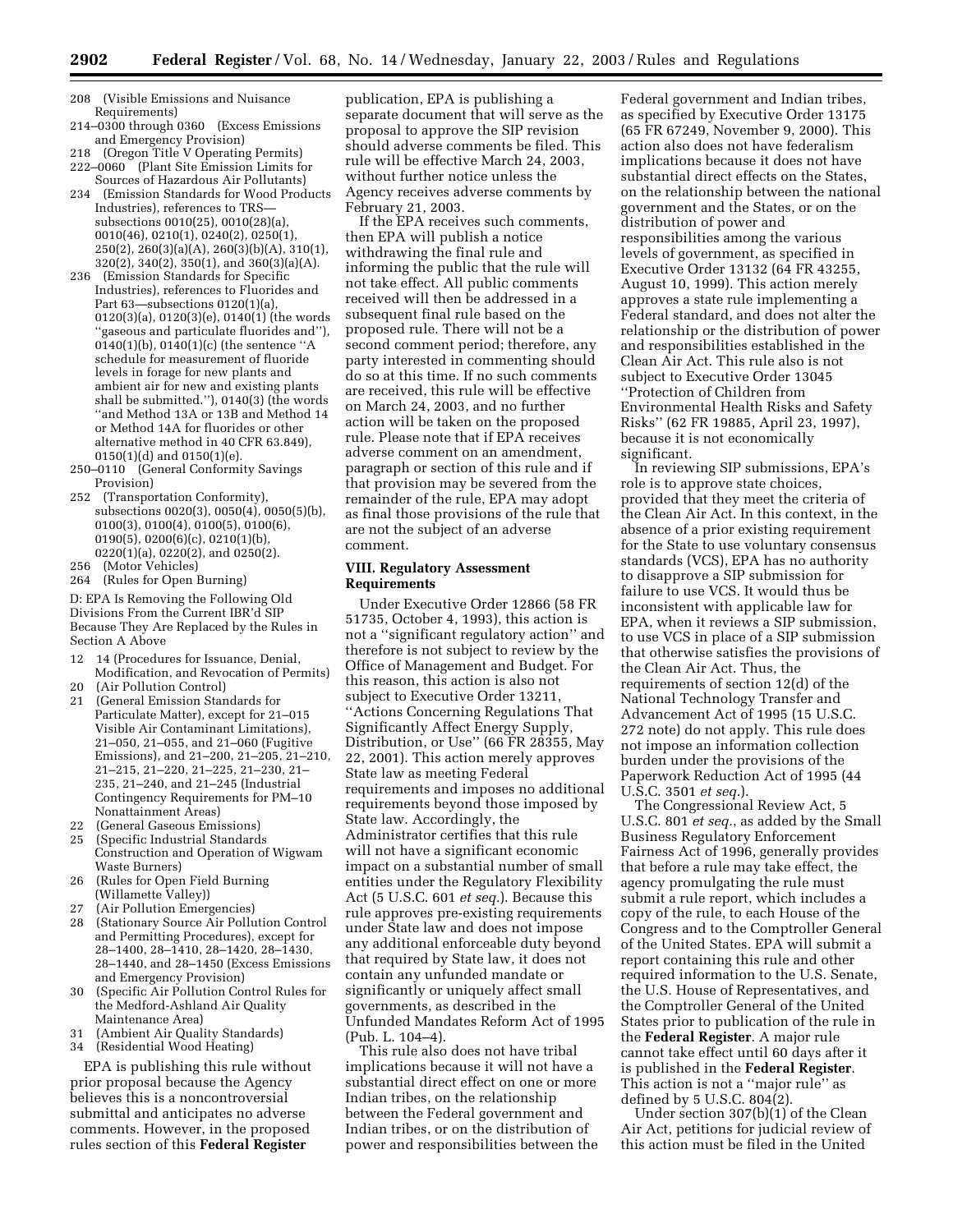States Court of Appeals for the appropriate circuit by March 24, 2003. Filing a petition for reconsideration by the Administrator of this final rule does not affect the finality of this rule for the purposes of judicial review nor does it extend the time within which a petition for judicial review may be filed, and shall not postpone the effectiveness of such rule or action. This action may not be challenged later in proceedings to enforce its requirements. (*See* section 307(b)(2).)

## **List of Subjects in 40 CFR Part 52**

Environmental protection, Air pollution control, Carbon monoxide, Incorporation by reference, Intergovernmental relations, Lead, Nitrogen dioxide, Ozone, Particulate matter, Reporting and recordkeeping requirements, Sulfur oxides, Volatile organic compounds.

Dated: December 17, 2002.

### **L. John Iani,**

*Regional Administrator, Region 10.*

Part 52, chapter I, title 40 of the Code of Federal Regulations is amended as follows:

## **PART 52—[AMENDED]**

1. The authority citation for part 52 continues to read as follows:

**Authority:** 42 U.S.C. 7401 *et seq.*

### **Subpart MM—Oregon**

2. Section 52.1970 is amended by adding paragraphs (c) (138) and (c)(139) to read as follows:

# **§ 52.1970 Identification of plan.**

\* \* \* \* \* (c) \* \* \*

(138) On December 15, 1998, the Director of the Oregon Department of Environmental Quality submitted a SIP revision to repeal the rule for parking offsets in the Portland Central Business District, as state effective September 23, 1998.

(i) Incorporation by reference. (A) Remove the following provisions from the current incorporation by reference: OAR 340–020–0400, 340– 020–0405, 340–020–0410, 340–020– 0420, and 340–020–0430. (139) On November 5, 1999, March 7, 2000, June 26, 2001, and November 4, 2002, the Oregon Department of Environmental Quality submitted numerous amendments to the Oregon Administrative Rules as revisions to the Oregon State implementation plan. The revisions included a rule recodification, a marine vapor loading rule, and permitting rules.

(i) Incorporation by reference.

(A) The following sections of Oregon Administrative Rule 340: 200–0030, 202–0200, 204–0010, 204–0020, 204– 0050, 204–0060, 204–0070, 204–0080, 206-0010, 206–0020, 206–0030, 206– 0040, 206–0050, 206–0060, 206–0070, 210–0010, 210–0020, 212–0010, 212– 0110, 214–0100, 214–0120, 222–0030, 224–0020, 226-0200, 228–0010, 228– 0020, 228–0100, 228–0110, 228–0120, 228–0130, 228–0200, 228–0210, 232– 0010, 232–0020, 232–0040, 232–0050, 232–0060, 232–0070, 232-0080, 232– 0085, 232–0090, 232–0100, 232–0120, 232–0130, 232–0140, 232–0150, 232– 0160, 232–0170, 232–0180, 232–0190, 232–0200, 232–0210, 232–0220, 232- 0230, 232–0240, 234–0010 (except paragraphs (25), (28)(a) & (46)), 234- 0100, 234–0110, 234–0120, 234–0130, 234–0140, 234–0200, 234–0210 (except paragraph (1)), 234–0220, 234–0230, 234–0240 (except paragraph (2)), 234- 0250 (except pargraphs (1) & (2)), 234– 0260 (except paragraphs (3)(a)(A) & (3)(b)(A)), 234–0270, 234–0300, 234– 0310 (except paragraph (1)), 234–0320 (except paragraph (2)), 234–0330, 234– 0340 (except paragraph (2)), 234–0350 (except paragraph (1)), 234–0360 (except paragraph (3)(a)(A)), 234–0400, 234– 0410, 234–0420, 234–0430, 234–0500, 234–0510, 234–0520, 234–0530, 236– 0010, 236–0100, 236–0110, 236–0120 (except paragraphs  $(1)(a)$ ,  $(3)(a)$ , & (3)(e)), 236–0130, 236–0140 (except the words ''gaseous and particulate fluorides and'' in paragraph (1), paragraph (1)(b), the sentence ''A schedule for measurement of fluoride levels in forage for new plants and ambient air for new and existing plants shall be submitted.'' in paragraph (1)(c), the words ''and Method 13A or 13B and Method 14 or Method 14A for fluorides or other alternative method in 40 CFR 63.849'' in paragraph (3)), 236–0150 (except paragraphs (1)(d) and (1)(e)), 236–0200, 236–0210, 236–0220, 236– 0230, 236–0400, 236–0410, 236–0420, 236–0430, 236–0440, 240–0010, 240– 0100, 240–0300, 242–0010, 242–0020, 242–0030, 242–0040, 242–0050, 242– 0060, 242–0070, 242–0080, 242–0090, 242–0100, 242–0110, 242–0120, 242– 0130, 242–0140, 242–0150, 242–0160, 242–0170, 242–0180, 242–0190, 242– 0200, 242–0210, 242–0220, 242–0230, 242–0240, 242–0250, 242–0260, 242– 0270, 242–0280, 242–0290, 242–0300, 242–0310, 242–0320, 242–0330, 242– 0340, 242–0350, 242–0360, 242–0370, 242–0380, 242–0390, 242–0400, 242– 0410, 242–0420, 242–0430, 242–0440, 242–0500, 242–0510, 242–0520, 242– 0600, 242–0610, 242–0620, 242–0630, 242–0700, 242–0710, 242–0720, 242– 0730, 242–0740, 242–0750, 242–0760,

242–0770, 242–0780, 242–0790, 250– 0010, 250–0020, 250–0030, 250–0040, 250–0050, 250–0060, 250–0070, 250– 0080, 250–0090, 250–0100, 252–0010, 252–0020 (except paragraph (3)), 252– 0030, 252–0040, 252–0050 (except paragraphs (4) & (5)(b)), 252–0060, 252– 0070, 252–0080, 252–0090, 252–0100 (except paragraphs (3) through (6)), 252– 0110, 252–0120, 252–0130, 252–0140, 252-0150, 252–0160, 252–0170, 252– 0180, 252–0190 (except paragraph (5)), 252-0200 (except paragraph (6)(c)), 252– 0210 (except paragraph (1)(b)), 252-0220 (except paragraphs (1)(a) & (2)), 252– 0230, 252–0240, 252–0250 (except paragraph (2)), 252–0260, 252–0270, 252–0280, 252–0290, 258–0010, 258– 0100, 258–0110, 258–0120, 258–0130, 258–0140, 258–0150, 258–0160, 258– 0170, 258–0180, 258–0190, 258–0200, 258–0210, 258–0220, 258–0230, 258– 0240, 258–0250, 258–0260, 258–0270, 258–0280, 258–0290, 258–0300, 258– 0310, 258–0400, 262-0010, 262–0020, 262–0030, 262–0040, 262–0100, 262– 0110, 262–0120, 262–0130, 262–0200, 262–0210, 262–0220, 262–0230, 262– 0240, 262–0250, 262–0300, 262–0310, 262–0320, 262–0330, 266–0010, 266– 0020, 266–0030, 266–0040, 266–0050, 266–0060, 266–0070, 266–0080, 266– 0090, 266–0100, 266–0110, 266–0120, 266–0130, and 268–0020, as effective October 14, 1999; 204–0040, as effective October 25, 2000; 204–0090, as effective March 27, 2001; 232–0030 and 232-0110 as effective June 1, 2001; 200–0010, 200–0020 (except paragraph(58)), 200– 0025, 202–0010, 202–0050, 202–0060, 202–0070, 202–0080, 202–0090, 202– 0100, 202–0130, 202–0210, 202–0220, 204–0030, 209–0010, 209–0020, 209– 0030, 209–0040, 209–0050, 209–0060, 209–0070, 209–0080, 210–0100, 210– 0110, 210-0120, 210–0205, 210–0215, 210–0225, 210–0230, 210–0240, 210– 0250, 212–0120, 212–0130, 212–0140, 212–0150, 212–0200, 212–0210, 212– 0220, 212–0230, 212-0240, 212–0250, 212–0260, 212–0270, 212–0280, 214– 0010, 214–0110, 214–0114, 214–0130, 214–0200, 214–0210, 214–0220, 216– 0010, 216–0020, 216–0025, 216–0030, 216–0040, 216–0052, 216–0054, 216– 0056, 216–0060, 216–0064, 216–0066, 216–0070, 216–0082, 216–0084, 216– 0090, 216–0094, 222–0010, 222–0020, 222–0040, 222–0042, 222–0043, 222– 0045, 222–0070, 222–0080, 222–0090, 224–0010, 224–0030, 224–0040, 224– 0050, 224–0080, 224–0100, 225–0010, 225–0020(10), 225–0030, 225–0040, 225–0070, 225–0090(1)(c), 226–0010, 226–0100, 226–0110, 226–0120, 226– 0130, 226–0140, 226–0210, 226–0300, 226–0310, 226–0320, 226–0400, 240– 0020, 240–0030, 240–0110, 240–0120,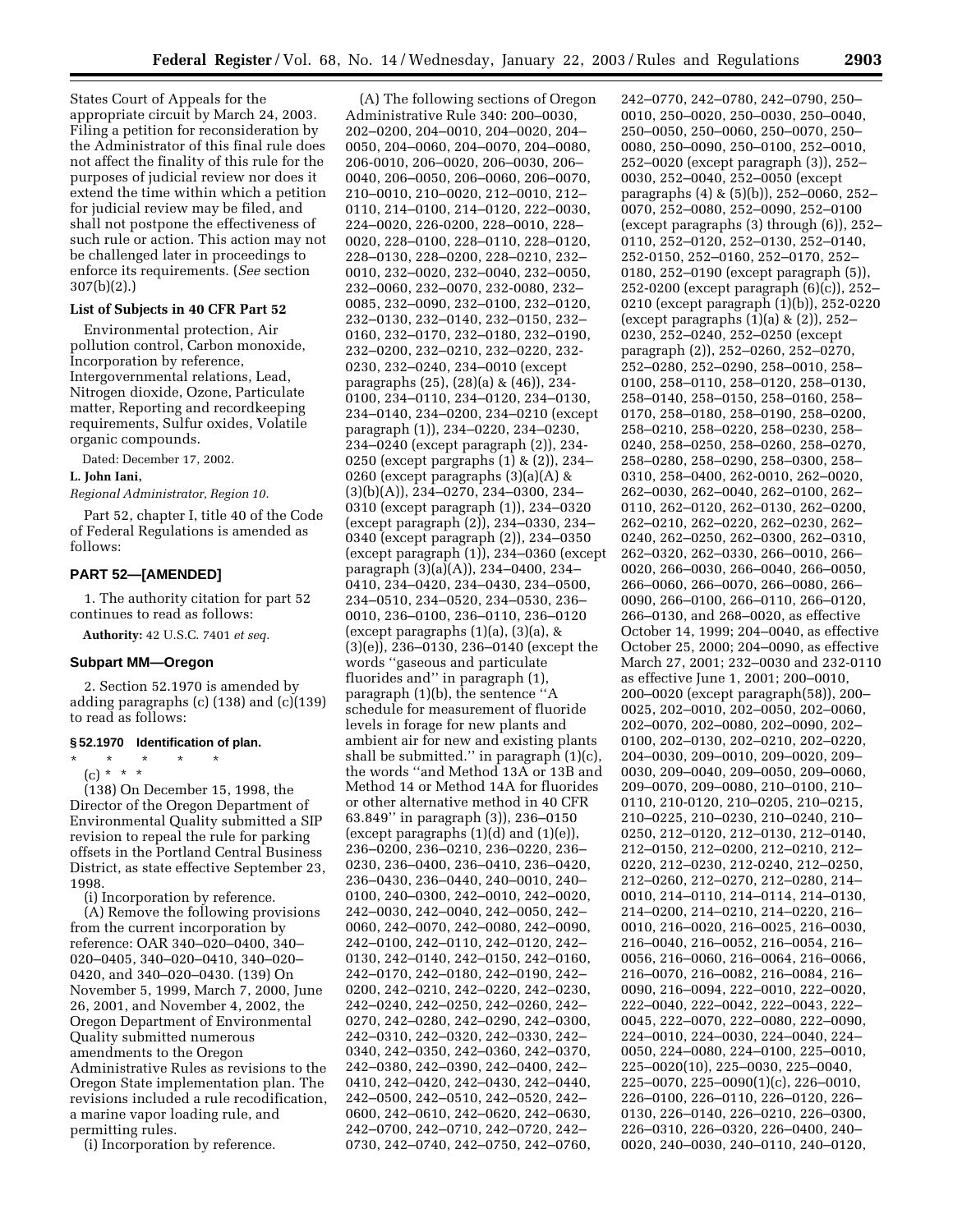240–0130, 240–0140, 240–0150, 240– 0160, 240–0170, 240–0180, 240–0190, 240–0200, 240–0210, 240–0220, 240– 0230, 240–0240, 240–0250, 240–0270, 240–0310, 240–0320, 240–0330, 240– 0340, 240–0350, 240–0360, 240–0400, 240–0410, 240–0420, 240–0430, 240– 0440, 268–0010, and 268–0030, as effective July 1, 2001; 222–0041, 224– 0060, 224–0070, 225–0020 (except paragraph (10)), 225–0045, 225–0050, 225–0060, and 225–0090 (except paragraph (1)(c)), as effective October 8, 2002; 225–0020(10) and 225–0090(1)(c), as effective October 8, 2002, through April 6, 2003.

(B) Remove the following old divisions of Oregon Administrative Rule 340 from the current incorporation by reference: 12, 14, 20, 21 (except for sections 21–015, 21–050, 21–055, 21– 060, 21–200, 21–205, 21–210, 21–215, 21–220, 21–225, 21–230, 21–235, 21– 240, and 21–245), 22, 25, 26, 27, 28 (except for 28–1400, 28–1410, 28–1420, 28–1430, 28–1440, and 28–1450), 30, 31, and 34.

(ii) Additional Material:

(A) The following sections of Oregon Administrative Rule 340: Division 12, 200–0100, 200–0110, 200–0120, as effective July 1, 2001; and 262–0050, as effective October 14, 1999.

3. Section 52.1977 is amended by revising section 3.1 to read as follows:

### **§ 52.1977 Content of approved State submitted implementation plan.**

\* \* \* \* \*

**3.1 Oregon Administrative Rules— Chapter 340 Incorporation by Reference (March 24, 2003)** 

# **Division 21—General Emission Standards for Particulate Matter**

21–015 Visible Air Contaminant Limitations (1/29/96)

### *Fugitive Emissions*

- 
- 21–050 Definitions (1/29/96) Applicability (3/10/93)
- 21–060 Requirements (3/10/93)

*Industrial Contingency Requirements for PM–10 Nonattainment Areas* 

- 21–200 Purpose (5/1/95)
- 21–205 Relation to other Rules (3/10/  $93)$ <br>21–210
- 21–210 Applicability (3/10/93)
- Definitions  $(3/10/93)$
- 21–220 Compliance Schedule for Existing Sources (3/10/93)
- 21–225 Wood-Waste Boilers (3/10/93)
- 21–230 Wood Particulate Dryers at
- Particleboard Plants (3/10/93) 21–235 Hardboard Manufacturing
- Plants (1/29/96) 21–240 Air Conveying Systems (3/10/ 93)

21–245 Fugitive Emissions (3/10/93)

# **Division 23—Rules for Open Burning**

- 23–022 How to Use these Open Burning Rules (3/10/93)
- 23–025 Policy (3/10/93)
- 23–030 Definitions (6/16/84, except for paragraph (15) is 3/10/93)
- 23–035 Exemptions, Statewide (3/10/ 93)
- 23–040 General Requirements Statewide (3/10/93)
- 23–042 General Prohibitions Statewide (3/10/93)
- 23–043 Open Burning Schedule (3/10/ 93)
- 23–045 County Listing of Specific Open Burning Rules (3/10/93)

### *Open Burning Prohibitions*

- 23–055 Baker, Clatsop, Crook, Curry, Deshutes, Gilliam, Grant, Harney, Hood River, Jefferson, Klamath, Lake, Lincoln, Malheur, Morrow, Sherman, Tillamook, Umatilla, Union, Wallowa, Wasco and Wheeler Counties (3/10/ 93)
- 23–060 Benton, Linn, Marion, Polk, and Yamhill Counties (3/10/93)
- 
- 23–065 Clackamas County (3/10/93)
- 23–070 Multnomah County (3/10/93) 23–075 Washington County (3/10/93)
- Columbia County (3/10/93)
- 23–085 Lane County (3/10/93)
- 23–090 Coos, Douglas, Jackson and
- 
- Josephine Counties (3/10/93)<br>23–100 Letter Permits (3/10/9 Letter Permits (3/10/93)
- 23–105 Forced Air Pit Incinerators (3/ 10/93)
- 23–110 Records and Reports (3/10/93)
- 23–115 Open Burning Control Areas
- (3/10/93)

### **Division 24—Motor Vehicles**

*Pertaining to Motor Vehicles Inspection* 

24–100 County Designations (11/26/ 96)

*Motor Vehicle Emission Control Inspection Test Criteria, Methods and Standards*

- 24–300 Scope (11/26/96)
- 24–301 Boundary Designations (3/10/ 93)<br>24–305
- 24–305 Definitions (11/26/96)
- 24–306 Government-Owned Vehicle, Permanent Fleet Vehicle and U.S. Government Vehicle Testing Requirements (11/26/96)
- 24–307 Motor Vehicle Inspection Program Fee Schedule (11/26/96)
- 24–308 Department of Defense Personnel Participating in the Privately Owned Vehicle Import Control Program (11/26/96)
- 24–309 Light Duty Motor Vehicle and Heavy Duty Gasoline Motor Vehicle Emission Control Test Method for Basic Program (11/26/96)
- 24–312 Light Duty Motor Vehicle Emission Control Test Method for Enhanced Program (11/26/96)
- 24–314 Motorcycle Noise Emission Control Test Method, except all language in (4)(a) referring to a ''sixth hill extrapolation" (11/26/96)
- 24–318 Renew Registration for Light Duty Motor Vehicles and Heavy Duty Gasoline Motor Vehicles Temporarily Operating Outside of Oregon (11/26/ 96)
- 24–320 Light Duty Motor Vehicle Emission Control Test Criteria for Basic Program (11/26/96)
- 24–325 Heavy Duty Gasoline Motor Vehicle Emission Control Test Criteria (11/26/96)
- 24–330 Light Duty Motor Vehicle Emission Control Standards for Basic Program (11/26/96)
- 24–332 Light Duty Motor Vehicle Emission Control Standards for Enhanced Program (11/26/96)
- 24–335 Heavy-Duty Gasoline Motor Vehicle Emission Control Emission Standards (11/26/96)
- 24–337 Motor Vehicle Propulsion Noise Standards (11/26/96)
- 24–340 Criteria for Qualifications of Persons Eligible to Inspect Motor Vehicles and Motor Vehicle Pollution Control Systems and Execute Certificates (11/26/96)
- 24–355 Gas Analytical System Licensing Criteria for Basic Program (11/26/96)
- 24–357 Gas Analytical System Testing for Enhanced Program (11/26/96)
- 24–360 Agreement with Independent Contractor; Qualifications of Contractor; Agreement Provisions (11/ 26/96)

## **Division 28—Stationary Source Air Pollution Control and Permitting Procedures**

# *Excess Emissions and Emergency Provision*

- 28–1400 Purpose and Applicability (9/24/93)
- 28–1410 Planned Startup and Shutdown (9/24/96)
- 28–1420 Scheduled Maintenance (11/4/93)
- 28–1430 Upsets and Breakdowns (9/24/96)
- 28–1440 Reporting Requirements  $(11/4/93)$
- 28–1450 Enforcement Action Criteria (9/24/93)

# **Division 200—General Air Pollution Procedures and Definitions**

- 200–0010 Purpose and Application (7/1/01)
- 200–0020 General Air Quality Definitions, except (58) (7/1/01)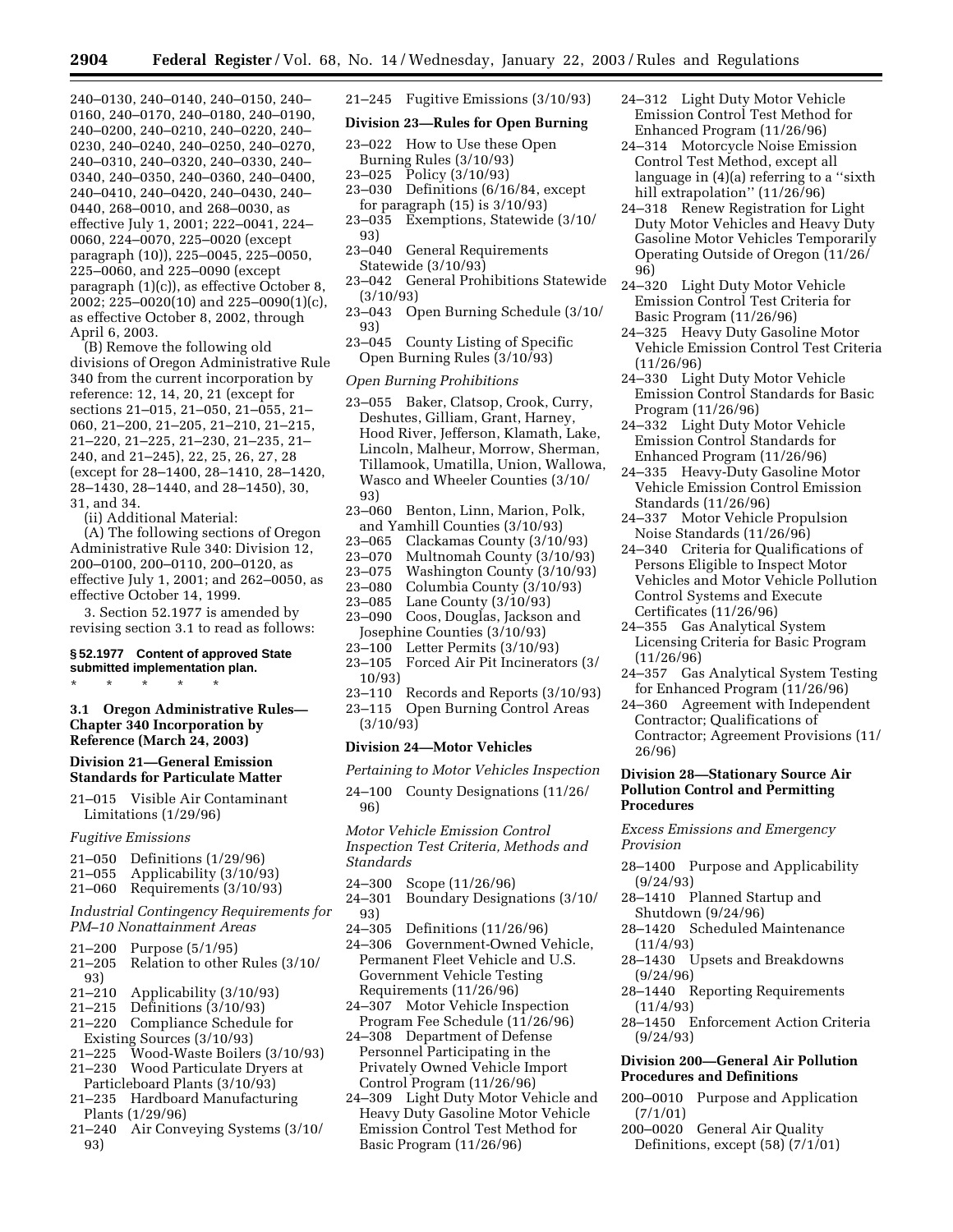200–0025 Abbreviations and Acronyms (7/1/01) 200–0030 Exceptions (10/14/99)

# **Division 202—Ambient Air Quality Standards and PSD Increments**

202–0010 Definitions (7/1/01)

### *Ambient Air Quality Standards*

- 202–0050 Purpose and Scope of Ambient Air Quality Standards (7/1/ 01)
- 202–0060 Suspended Particulate Matter (7/1/01)
- 202–0070 Sulfur Dioxide (7/1/01)
- 202–0080 Carbon Monoxide (7/1/01)
- 202–0090 Ozone (7/1/01)
- 202–0100 Nitrogen Dioxide (7/1/01)
- 202–0130 Ambient Air Quality

# Standard for Lead (7/1/01) *Prevention of Significant Deterioration*

# *Increments*

- 202–0200 General (10/14/99)
- 202–0210 Ambient Air Increments (7/ 1/01)
- 202–0220 Ambient Air Ceilings (7/1/ 01)

# **Division 204—Designation of Air Quality Areas**

- 204–0010 Definitions (10/14/99)
- 204–0020 Designation of Air Quality Control Regions (10/14/99)
- 204–0030 Designation of
- Nonattainment Areas (7/1/01) 204–0040 Designation of Maintenance
- Areas (10/25/00)
- 204–0050 Designation of Prevention of Significant Deterioration Areas (10/ 14/99)
- 204–0060 Redesignation of Prevention of Significant Deterioration Areas (10/ 14/99)
- 204–0070 Special Control Areas (10/ 14/99)
- 204–0080 Motor Vehicle Inspection
- Boundary Designations (10/14/99) 204–0090 Oxygenated Gasoline
- Control Areas (3/27/01)

# **Division 206—Air Pollution Emergencies**

- 206–0010 Introduction (10/14/99)
- 206–0020 Definitions (10/14/99)
- 206–0030 Episode Stage Criteria for
- Air Pollution Emergencies (10/14/99) 206–0040 Special Conditions (10/14/ 99)
- 206–0050 Source Emission Reduction Plans (10/14/99)
- 206–0060 Regional Air Pollution Authorities (10/14/99)
- 206–0070 Operations Manual (10/14/ 99)

# **Division 209—Public Participation**

209–0010 Purpose (7/1/01) 209–0020 Applicability (7/1/01)

- 209–0030 Public Notice Categories and Timing (7/1/01) 209–0040 Public Notice Information  $(7/1/01)$ <br>209–0050 Public Notice Procedures (7/ 1/01) 209–0060 Persons Required to Be Notified (7/1/01) 209–0070 Hearing and Meeting Procedures (7/1/01) 209–0080 Issuance or Denial of a Permit (7/1/01) **Division 210—Stationary Source Notification Requirements**  210–0010 Applicability (10/14/99) 210–0020 Definitions (10/14/99) *Registration*
- 210–0100 Registration in General (7/1/ 01)
- 210–0110 Registration Requirements (7/1/01)
- 210–0120 Re-Registration (7/1/01)
- *Notice of Construction and Approval of Plans*
- 210–0205 Applicability (7/1/01)  $Requirement (7/1/01)$ 210–0225 Types of Construction/ Modification Changes (7/1/01)<br>210–0230 Notice to Construct ( Notice to Construct  $(7/1/01)$ 210–0240 Construction Approval (7/1/ 01) 210–0250 Approval to Operate (7/1/ 01)

# **Division 212—Stationary Source Testing and Monitoring**

- 212–0010 Definitions (10/14/99)
- *Sampling, Testing and Measurement*
- 212–0110 Applicability (10/14/99)
- 212–0120 Program (7/1/01)<br>212–0130 Stack Heights and
- Stack Heights and
- Dispersion Techniques  $(7/1/01)$ <br>212–0140 Methods  $(7/1/01)$ Methods  $(7/1/01)$
- 212–0150 Department Testing (7/1/01)
- *Compliance Assurance Monitoring*
- 212–0200 Purpose and Applicability
- (7/1/01) Monitoring Design Criteria  $(7/1/01)$ <br>212–0220
- Submittal Requirements (7/ 1/01)
- 212–0230 Deadlines for Submittals (7/ 1/01)
- 212–0240 Approval of Monitoring Plans (7/1/01)
- 212–0250 Operation of Approved Monitoring (7/1/01)
- 212–0260 Quality Improvement Plan (QIP) Requirements (7/1/01)
- 212–0270 Reporting and
- Recordkeeping Requirements (7/1/01) 212–0280 Savings Provisions (7/1/01)

# **Division 214—Stationary Source**

- **Reporting Requirements**
- 214–0010 Definitions (7/1/01)

# *Reporting*

- 214–0100 Applicability (10/14/99)
- 214–0110 Request for Information (7/ 1/01)
- 214–0114 Records; Maintaining and Reporting (7/1/01)
- 214–0120 Enforcement (10/14/99)
- 214–0130 Information Exempt from Disclosure (7/1/01)

*Emission Statements for VOC and NO*X *Sources* 

- 214–0200 Purpose and Applicability (7/1/01)
- 214–0210 Requirements (7/1/01)
- 214–0220 Submission of Emission Statement (7/1/01)

# **Division 216—Air Contaminant Discharge Permits**

- 216–0010 Purpose (7/1/01) 216–0020 Applicability (7/1/01) 216–0025 Types of Permits (7/1/01) 216–0030 Definitions (7/1/01) 216–0040 Application Requirements (7/1/01) 216–0052 Construction ACDP (7/1/01) 216–0054 Short Term Activity ACDPs (7/1/01) 216–0056 Basic ACDPs (7/1/01) 216–0060 General Air Contaminant Discharge Permits (7/1/01) 216–0064 Simple ACDP (7/1/01) 216–0066 Standard ACDPs (7/1/01) 216–0070 Permitting Multiple Sources at a Single Adjacent or Contiguous Site (7/1/01) 216–0082 Termination or Revocation of an ACDP (7/1/01) 216–0084 Department Initiated Modification (7/1/01) 216–0090 Sources Subject to ACDPs and Fees (7/1/01) 216–0094 Temporary Closure (7/1/01) **Division 222—Stationary Source Plant Site Emission Limits**  222–0010 Policy (7/1/01) 222–0020 Applicability (7/1/01) 222–0030 Definitions (10/14/99) *Criteria for Establishing Plant Site Emission Limits*
- 222–0040 Generic Annual PSEL (7/1/ 01)
- 222–0041 Source Specific Annual PSEL (10/8/02)
- 222–0042 Short Term PSEL (7/1/01)
- 222–0043 General Requirements for
- All PSEL (7/1/01) 222–0045 Unassigned Emissions (7/1/
- 01) 222–0070 Plant Site Emission Limits
- for Insignificant Activities (7/1/01)
- 222–0080 Plant Site Emission Limit Compliance (7/1/01)
- 222–0090 Combining and Splitting Sources (7/1/01)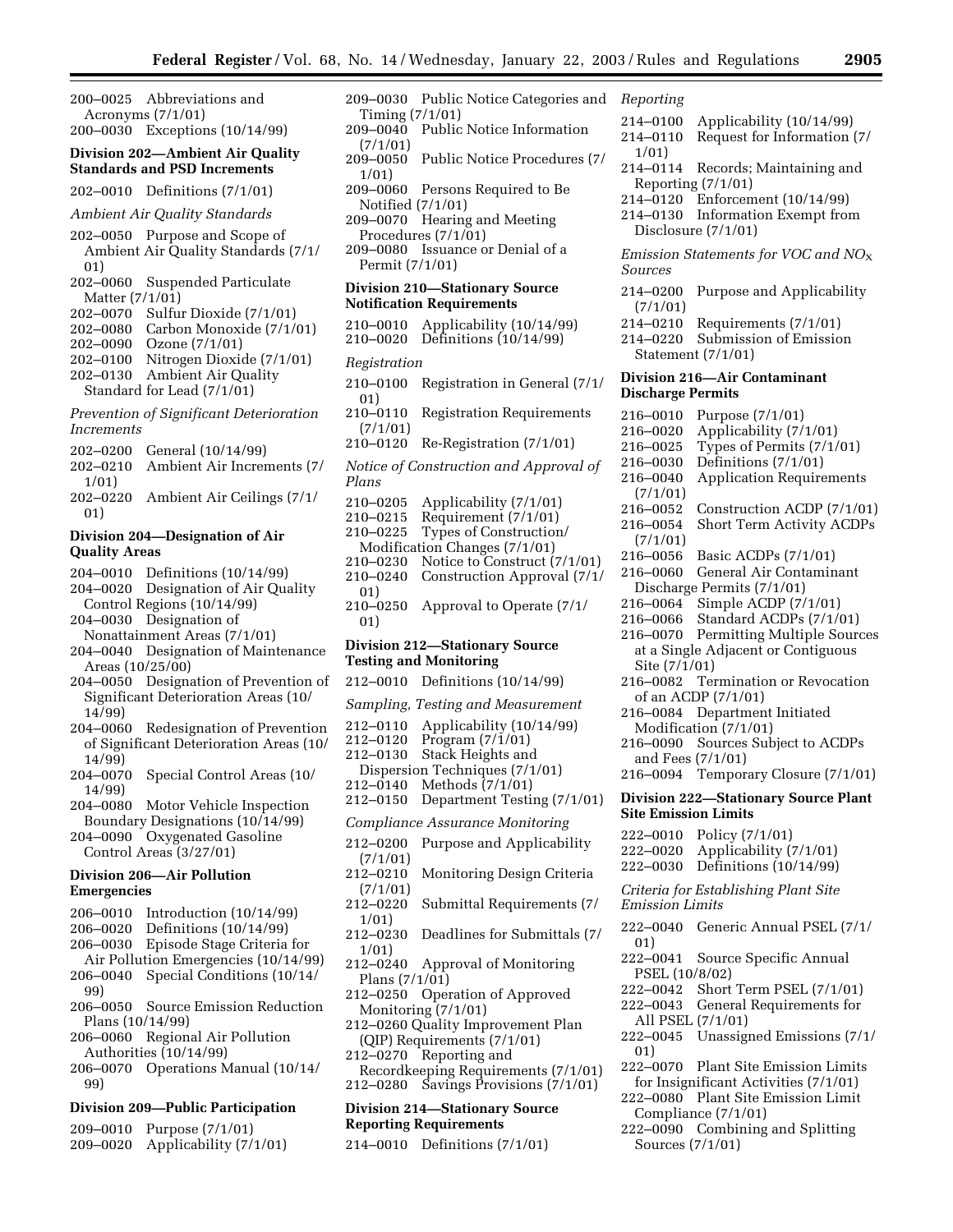**Division 224—Major New Source Review** 

- 224–0010 Applicability and General Prohibitions (7/1/01)
- 224–0020 Definitions (10/14/99)
- 224–0030 Procedural Requirements (7/ 1/01)
- 224–0040 Review of New Sources and Modifications for Compliance with Regulations (7/1/01)
- 224–0050 Requirements for Sources in Nonattainment Areas (7/1/01)
- 224–0060 Requirements for Sources in Maintenance Areas (10/8/02)
- 224–0070 Prevention of Significant Deterioration Requirements for Sources in Attainment or Unclassified Areas (10/8/02)
- 224–0080 Exemptions (7/1/01)
- 224–0100 Fugitive and Secondary Emissions (7/1/01)

# **Division 225—Air Quality Analysis Requirements**

- 225–0010 Purpose (7/1/01)
- 225–0020 Definitions (10/8/02 and 10/ 8/02 thru 4/6/03)
- 225–0030 Procedural Requirements (7/ 1/01)
- 225–0040 Air Quality Models (7/1/01)
- 225–0045 Requirements for Analysis in Maintenance Areas (10/8/02)
- 225–0050 Requirements for Analysis in PSD Class II and Class III Areas (10/8/02)
- 225–0060 Requirements for Demonstrating Compliance with Standards and Increments in PSD Class I Areas (10/8/02)
- 225–0070 Requirements for Demonstrating Compliance with AQRV Protection (7/1/01)
- 225–0090 Requirements for Demonstrating a Net Air Quality Benefit (10/8/02 and 10/8/02 thru 4/ 6/03)

# **Division 226—General Emission Standards**

226–0010 Definitions (7/1/01)

*Highest and Best Practicable Treatment and Control* 

- 226–0100 Policy and Application (7/1/ 01)
- 226–0110 Pollution Prevention (7/1/ 01)
- 226–0120 Operating and Maintenance Requirements (7/1/01)
- 226–0130 Typically Achievable Control Technology (7/1/01)
- 226–0140 Additional Control
- Requirements for Stationary Sources of Air Contaminants (7/1/01)

# *Grain Loading Standards*

- 226–0200 Applicability (10/14/99)
- 226–0210 Particulate Emission Limitations for Sources Other Than

Fuel Burning and Refuse Burning Equipment (7/1/01)

*Particulate Emissions From Process Equipment* 

226–0300 Applicability (7/1/01)

226–0310 Emission Standard (7/1/01) 226–0320 Determination of Process Weight (7/1/01)

- *Alternative Emission Controls*
- 226–0400 Alternative Emission Controls (Bubble) (7/1/01)

# **Division 228—Requirements for Fuel Burning Equipment and Fuel Sulfur Content**

- 228–0010 Applicability (10/14/99) 228–0020 Definitions (10/14/99)
- *Sulfur Content of Fuels*
- 228–0100 Residual Fuel Oils (10/14/ 99)
- 228–0110 Distillate Fuel Oils (10/14/ 99)
- 228–0120 Coal (10/14/99)
- 228–0130 Exemptions (10/14/99)

*General Emission Standards for Fuel Burning Equipment* 

- 228–0200 Sulfur Dioxide Standards (10/14/99)
- 228–0210 Grain Loading Standards  $(10/14/99)$

# **Division 232—Emission Standards for VOC Point Sources**

- 232–0010 Introduction (10/14/99)
- 232–0020 Applicability (10/14/99)
- 232–0030 Definitions (6/1/01)
- 232–0040 General Non-categorical Requirements (10/14/99)
- 232–0050 Exemptions (10/14/99)
- 232–0060 Compliance Determination (10/14/99)
- 232–0070 Gasoline Dispensing Facilities (10/14/99)
- 232–0080 Bulk Gasoline Plants (10/14/ 99)
- 232–0085 Gasoline Delivery Vessel(s) (10/14/99)
- 232–0090 Bulk Gasoline Terminals (10/14/99)
- 232–0100 Testing Vapor Transfer and Collection Systems (10/14/99)
- 232–0110 Loading Gasoline onto Marine Tank Vessels (6/1/01)
- 232–0120 Cutback and Emulsified Asphalt (10/14/99)
- 232–0130 Petroleum Refineries (10/14/ 99)
- 232–0140 Petroleum Refinery Leaks (10/14/99)
- 232–0150 Liquid Storage (10/14/99) 232–0160 Surface Coating in
- Manufacturing (10/14/99)
- 232–0170 Aerospace Component Coating Operations (10/14/99)
- 232–0180 Degreasers (10/14/99)
- 232–0190 Open Top Vapor Degreasers (10/14/99)
- 232–0200 Conveyorized Degreasers (10/14/99)
- 232–0210 Asphaltic and Coal Tar Pitch Used for Roofing Coating (10/ 14/99)
- 232–0220 Flat Wood Coating (10/14/ 99)
- 232–0230 Rotogravure and Flexographic Printing (10/14/99)
- 232–0240 Perchloroethylene Dry Cleaning (10/14/99)

# **Division 234—Emission Standards for Wood Products Industries**

- 234–0010 Definitions, excluding (25), (28)(a) & (46) (10/14/99)
- *Wigwam Waste Burners*
- 234–0100 Statement of Policy and Applicability (10/14/99)
- 234–0110 Authorization to Operate a Wigwam Burner (10/14/99)
- 234–0120 Emission and Operation Standards for Wigwam Waste Burners (10/14/99)
- 234–0130 Monitoring and Reporting (10/14/99)
- 234–0140 Existing Administrative Agency Orders (10/14/99)
- *Kraft Pulp Mills*
- 234–0200 Statement of Policy and Applicability (10/14/99)
- 234–0210 Emission Limitations, excluding (1) (10/14/99)
- 234–0220 More Restrictive Emission Limits (10/14/99)
- 234–0230 Plans and Specifications (10/14/99)
- 234–0240 Monitoring, excluding (2) (10/14/99)
- 234–0250 Reporting, excluding (1) & (2) (10/14/99)
- 234–0260 Upset Conditions, excluding  $(3)(a)(A)$  &  $(3)(b)(A)$   $(10/14/99)$
- 234–0270 Chronic Upset Conditions (10/14/99)
- *Neutral Sulfite Semi-Chemical (NSSC) Pulp Mills*
- 234–0300 Applicability (10/14/99)
- 234–0310 Emission Limitations,
- excluding (1) (10/14/99)

(3)(a)(A) (10/14/99) *Sulfite Pulp Mills* 

- 234–0320 More Restrictive Emission Limits, excluding (2) (10/14/99)
- 234–0330 Plans and Specifications (10/14/99)
- 234–0340 Monitoring, excluding (2) (10/14/99)

234–0400 Statement of Policy and Applicability (10/14/99)

234–0350 Reporting, excluding (1) (10/ 14/99) 234–0360 Upset Conditions, excluding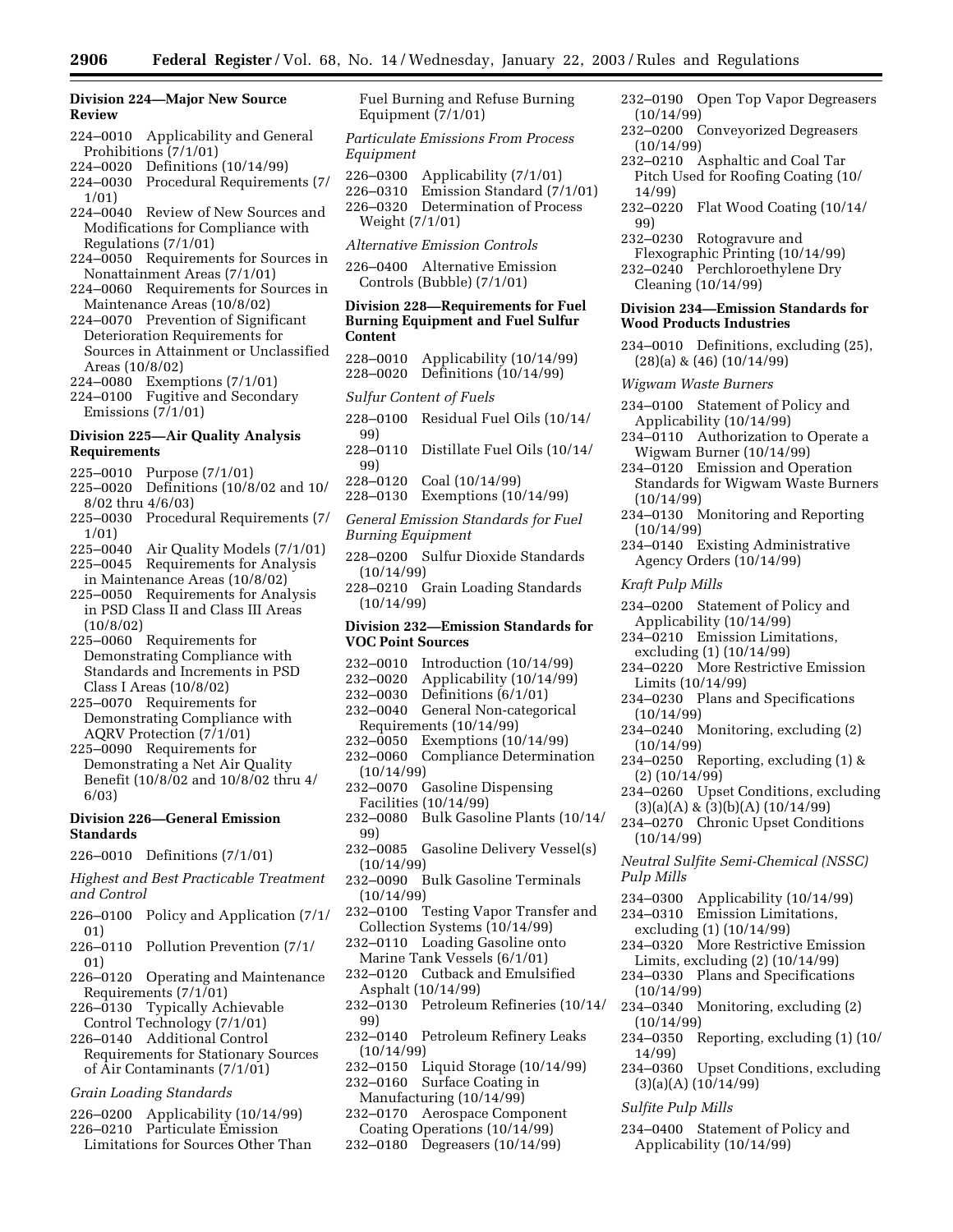- 234–0410 Minimum Emission Standards (10/14/99)
- 234–0420 Monitoring and Reporting  $(10/14/99)$
- 234–0430 Exceptions (10/14/99)

*Board Products Industries (Veneer, Plywood, Particleboard, Hardboard)* 

- 234–0500 Applicability and General Provisions (10/14/99)
- 234–0510 Veneer and Plywood Manufacturing Operations (10/14/99)
- 234–0520 Particleboard Manufacturing Operations (10/14/99)
- 234–0530 Hardboard Manufacturing Operations (10/14/99)

### **Division 236—Emission Standards for Specific Industries**

- 236–0010 Definitions (10/14/99)
- *Primary Aluminum Standards*
- 236–0100 Statement of Purpose (10/ 14/99)
- 236–0110 Applicability (10/14/99)
- 236–0120 Emission Standards,
- excluding (1)(a), (3)(a), & (3)(e) (10/14/ 99)
- 236–0130 Special Problem Areas (10/ 14/99)
- 236–0140 Monitoring, excluding references to fluorides (10/14/99)
- 236–0150 Reporting, excluding (1)(d) and (1)(e) (10/14/99)

*Laterite Ore Production of Ferronickel* 

- 236–0200 Statement of Purpose (10/ 14/99)
- 236–0210 Applicability (10/14/99)
- 236–0220 Emission Standards (10/14/ 99)
- 236–0230 Monitoring and Reporting (10/14/99)
- *Hot Mix Asphalt Plants*
- 236–0400 Applicability (10/14/99)
- 236–0410 Control Facilities Required (10/14/99)
- 236–0420 Other Established Air Quality Limitations (10/14/99)
- 236–0430 Portable Hot Mix Asphalt Plants (10/14/99)
- 236–0440 Ancillary Sources of Emission—Housekeeping of Plant Facilities (10/14/99)

### **Division 240—Rules for Areas With Unique Air Quality Needs**

- 240–0010 Purpose (10/14/99) 240–0020 Emission Limitations (7/1/ 01)
- 240–0030 Definitions (7/1/01)

*The Medford-Ashland Air Quality Maintenance Area and the Grants Pass Urban Growth Area* 

- 240–0100 Applicability (10/14/99)
- 240–0110 Wood Waste Boilers (7/1/01)
- 240–0120 Veneer Dryer Emission Limitations (7/1/01)
- 240–0130 Air Conveying Systems (Medford-Ashland AQMA Only) (7/1/ 01)
- 240–0140 Wood Particle Dryers at Particleboard Plants (7/1/01)
- 240–0150 Hardboard Manufacturing Plants (7/1/01)
- 240–0160 Wigwam Waste Burners (7/ 1/01)
- 240–0170 Charcoal Producing Plants (7/1/01)
- 240–0180 Control of Fugitive Emissions (Medford-Ashland AQMA Only) (7/1/01)
- 240–0190 Requirement for Operation and Maintenance Plans (Medford-Ashland AQMA Only) (7/1/01)
- 240–0200 Emission-Limits Compliance Schedules (7/1/01)
- 240–0210 Continuous Monitoring (7/
- $1/01)$ <br>240–0220 Source Testing (7/1/01)
- 240–0230 New Sources (7/1/01)
- 
- 240–0240 Rebuilt Boilers (7/1/01) Open Burning  $(7/1/01)$
- 240–0270 Dual-Fueling Feasibility Study for Wood-Waste Boilers (7/1/ 01)

*La Grande Urban Growth Area* 

- 240–0300 Applicability (10/14/99)
- 240–0310 Compliance Schedule for
- Existing Sources (7/1/01)
- 240–0320 Wood-Waste Boilers (7/1/ 01)
- 240–0330 Wood Particle Dryers at Particleboard Plants (7/1/01)
- 240–0340 Hardboard Manufacturing Plants (7/1/01)
- 240–0350 Air Conveying Systems (7/1/ 01)
- 240–0360 Fugitive Emissions (7/1/01)
- *The Lakeview Urban Growth Area*
- 240–0400 Applicability (7/1/01)
- 240–0410 Control of Fugitive Emissions (7/1/01)
- 240–0420 Requirement for Operation and Maintenance Plans (7/1/01)
- 240–0430 Source Testing (7/1/01)
- 240–0440 Open Burning (7/1/01)

# **Division 242—Rules Applicable to the Portland Area**

*Employee Commute Options Program* 

- 242–0010 What is the Employee Commute Options Program? (10/14/ 99)
- 242–0020 Who is subject to ECO? (10/ 14/99)
- 242–0030 What Does ECO Require? (10/14/99)
- 242–0040 How does the Department Enforce ECO? (10/14/99)
- 242–0050 Definitions of Terms used in these Rules (10/14/99)
- 242–0060 Should All Employees at a Work Site Be Counted? (10/14/99)
- 242–0070 What are the Major
- Requirements of ECO? (10/14/99) 242–0080 What are the Registration Requirements? (10/14/99)
- 242–0090 What are the Requirements for an Employee Survey? (10/14/99)
- 242–0100 Special Requirements for Employers Intending to Comply without an Approved Plan (10/14/99)
- 242–0110 What if the Employer Does Not Meet the Target Auto Trip Rate? (10/14/99)
- 242–0120 How Will Employers Demonstrate Progress Toward the Target Auto Trip Rate? (10/14/99)
- 242–0130 What is the Schedule Employers Must Follow to Implement ECO? (10/14/99)
- 242–0140 How Should Employers Account for Changes in Work Force Size? (10/14/99)
- 242–0150 How Can An Employer Reduce Auto Commute Trips To A Work Site? (10/14/99)
- 242–0160 What Should be Included in an Auto Trip Reduction Plan? (10/14/ 99)
- 242–0170 When Will the Department Act on A Submitted Auto Trip Reduction Plan? (10/14/99)
- 242–0180 What is a Good Faith Effort? (10/14/99)
- 242–0190 How Does the ECO Program Affect New Employers, Expanding Employers and Employers Relocating Within the Portland AQMA? (10/14/ 99)
- 242–0200 Can A New or Relocating Employer Comply with ECO Through Restricted Parking Ratios? (10/14/99)
- 242–0210 Can An Existing Employer Comply With ECO Through Restricted Parking Ratios? (10/14/99)
- 242–0220 What if an Employer Has More Than One Work Site Within The Portland AQMA? (10/14/99)
- 242–0230 Can Employers Submit A Joint Plan? (10/14/99)
- 242–0240 Are There Alternatives To Trip Reduction? (10/14/99)
- 242–0250 What Alternatives Qualify as Equivalent Emission Reductions? (10/14/99)
- 242–0260 Can Employers Get Credit For Existing Trip Reduction Programs? (10/14/99)
- 242–0270 Are Exemptions Allowed If An Employer Is Unable to Reduce Trips Or Take Advantage of Alternate Compliance Options? (10/14/99)
- 242–0280 Participation In the Industrial Emission Management Program (10/14/99)
- 242–0290 What Kind of Records Must Be Kept and For How Long? (10/14/ 99)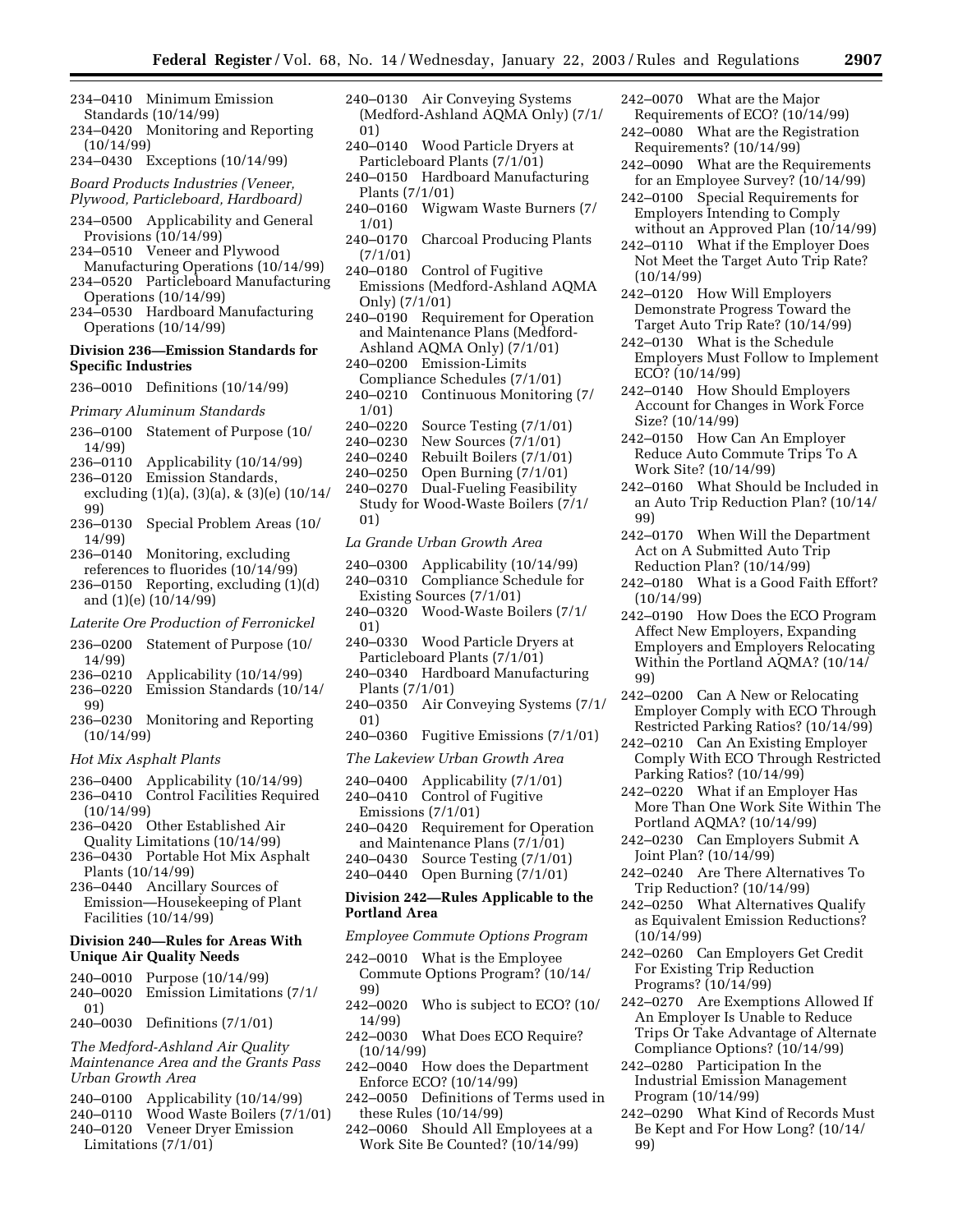*Voluntary Maximum Parking Ratio Program* 

- 242–0300 What is the Voluntary Parking Ratio Program? (10/14/99)
- 242–0310 Who can Participate in the Voluntary Parking Ratio Program? (10/14/99)
- 242–0320 Definitions of Terms and Land Uses (10/14/99)
- 242–0330 How Does a Property Owner Comply with the Voluntary Parking Ratio Program? (10/14/99)
- 242–0340 What are the Incentives for Complying with the Voluntary Parking Ratio Program? (10/14/99)
- 242–0350 Why do I Need A Parking Ratio Permit? (10/14/99)
- 242–0360 What is Required to Obtain A Parking Ratio Permit? (10/14/99)
- 242–0370 How is the Parking Ratio Program Enforced? (10/14/99)
- 242–0380 When will the Department Act on a Submitted Permit Application? (10/14/99)
- 242–0390 What are the Applicable Parking Ratios? (10/14/99)

*Industrial Emission Management Program* 

- 242–0400 Applicability (10/14/99) Definition of Terms (10/14/
- 99)
- 242–0420 Unused PSEL Donation Program (10/14/99)
- 242–0430 Industrial Growth Allowances (10/14/99)
- 242–0440 Industrial Growth Allowance Allocation (10/14/99)
- *Gasoline Vapors From Gasoline*
- *Transfer and Dispensing Operations*
- 242–0500 Purpose and Applicability
- $(10/14/99)$ <br>242-0510 D Definitions  $(10/14/99)$
- 242–0520 General Provisions (10/14/ 99)
- *Motor Vehicle Refinishing*
- 242–0600 Applicability (10/14/99)
- 242–0610 Definitions (10/14/99)
- 242–0620 Requirements for Motor Vehicle Refinishing in Portland AQMA (10/14/99)
- 242–0630 Inspecting and Testing Requirements (10/14/99)
- *Spray Paint*
- 242–0700 Applicability (10/14/99)
- 242–0710 Definitions (10/14/99)
- 242–0720 Spray Paint Standards and Exemptions (10/14/99)
- 242–0730 Requirements for Manufacture, Sale, and Use of Spray Paint (10/14/99)
- 242–0740 Recordkeeping and Reporting Requirements (10/14/99)
- 242–0750 Inspection and Testing Requirements (10/14/99)
- *Area Source Common Provisions*
- 242–0760 Applicability (10/14/99)
- 242–0770 Compliance Extensions (10/ 14/99)
- 242–0780 Exemption from Disclosure to the Public  $(10/14/99)$
- 242–0790 Future Review (10/14/99)

### **Division 250—General Conformity**

- 250–0010 Purpose (10/14/99)
- 250–0020 Applicability (10/14/99)
- 250–0030 Definitions (10/14/99)
- Conformity Analysis (10/14/
- 99)<br>250–0050 Reporting Requirements (10/ 14/99)
- 250–0060 Public Participation (10/14/ 99)
- 250–0070 Frequency of Conformity Determinations (10/14/99)
- 250–0080 Criteria for Determining Conformity of General Federal Actions (10/14/99)
- 250–0090 Procedures for Conformity Determinations for General Federal Actions (10/14/99)
- 250–0100 Mitigation of Air Quality Impacts (10/14/99)

# **Division 252—Transportation Conformity**

- 252–0010 Purpose (10/14/99)
- 252–0020 Applicability, except (3) (10/14/99)
- 252–0030 Definitions (10/14/99)
- 252–0040 Priority (10/14/99)
- 252–0050 Frequency of Conformity Determinations, except (4) & (5)(b) (10/14/99)
- 252–0060 Consultation (10/14/99) 252–0070 Content of Transportation
- Plans (10/14/99) 252–0080 Relationship of
- Transportation Plan & TIP Conformity with the NEPA Process (10/14/99)
- 252–0090 Fiscal Constraints for Transportation Plans & TIPs (10/14/ 99)
- 252–0100 Criteria & Procedures for Determining Conformity of Transportation Plans, Programs, and Projects: General, except (3) through (6) (10/14/99)
- 252–0110 Criteria & Procedures: Latest Planning Assumptions (10/14/99)
- 252–0120 Criteria & Procedures: Latest Emissions Model (10/14/99)
- 252–0130 Criteria & Procedures: Consultation (10/14/99)
- 252–0140 Criteria & Procedures: Timely Implementation of TCMs (10/ 14/99)
- 252–0150 Criteria & Procedures: Currently Conforming Transportation Plan and TIP (10/14/99)
- 252–0160 Criteria & Procedures: Projects from a Plan & TIP (10/14/99)
- 252–0170 Criteria & Procedures: Localized CO and PM–10 Violations (Hot spots) (10/14/99)
- 252–0180 Criteria & Procedures: Compliance w/PM–10 Control Measures (10/14/99)
- 252–0190 Criteria & Procedures: Motor vehicle Emissions Budget, except (5) (10/14/99)
- 252–0200 Criteria & Procedures: Emission Reductions in Areas Without Motor Vehicle Emissions Budgets, except (6)(c) (10/14/99)
- 252–0210 Consequences of Control Strategy Implementation Plan Failures, except (1)(b) (10/14/99)
- 252–0220 Requirements for Adoption or Approval of Projects by Other Recipients of Funds Designated under Title 23 U.S.C. or the Federal Transit Laws, except (1)(a) & (2) (10/14/99)
- 252–0230 Procedures for Determining Regional Transportation-Related Emissions (10/14/99)
- 252–0240 Procedures for Determining Localized CO and PM–10 Concentrations (Hot-Spot Analysis)  $(10/14/99)$
- 252–0250 Using the Motor Vehicle Emissions Budget in the Applicable Implementation Plan (or Implementation Plan Submission), except (2) (10/14/99)
- 252–0260 Enforceability of Design Concept and Scope and Project-Level Mitigation and Control Measures (10/ 14/99)
- 252–0270 Exempt Projects (10/14/99)
- 252–0280 Projects Exempt from Regional Emissions Analyses (10/14/
- 99) 252–0290 Traffic Signal

Synchronization Projects (10/14/99)

# **Division 258—Motor Vehicle Fuel Specifications**

258–0010 Definitions (10/14/99)

*Oxygenated Gasoline* 

- 258–0100 Policy (10/14/99)
- 258–0110 Purpose and General Requirements (10/14/99)
- 258–0120 Sampling & Testing for Oxygen Content (10/14/99)
- 258–0130 Compliance Options (10/14/ 99)
- 258–0140 Per Gallon Oxygen Content Standard (10/14/99)
- 258–0150 Average Oxygen Content Standard (10/14/99)
- 258–0160 Minimum Oxygen Content (10/14/99)
- 258–0170 Oxygenated Gasoline Blending (10/14/99)
- 258–0180 Registration (10/14/99)
- 258–0190 CAR, Distributor and Retail Outlet Operating Permits (10/14/99)
- 258–0200 Owners of Gasoline at Terminals, Distributors and Retail Outlets Required to Have Indirect Source Operating Permits (10/14/99)
- 258–0210 Recordkeeping (10/14/99)
- 258–0220 Reporting (10/14/99)
- 258–0230 Prohibited Activities (10/14/
- 99)